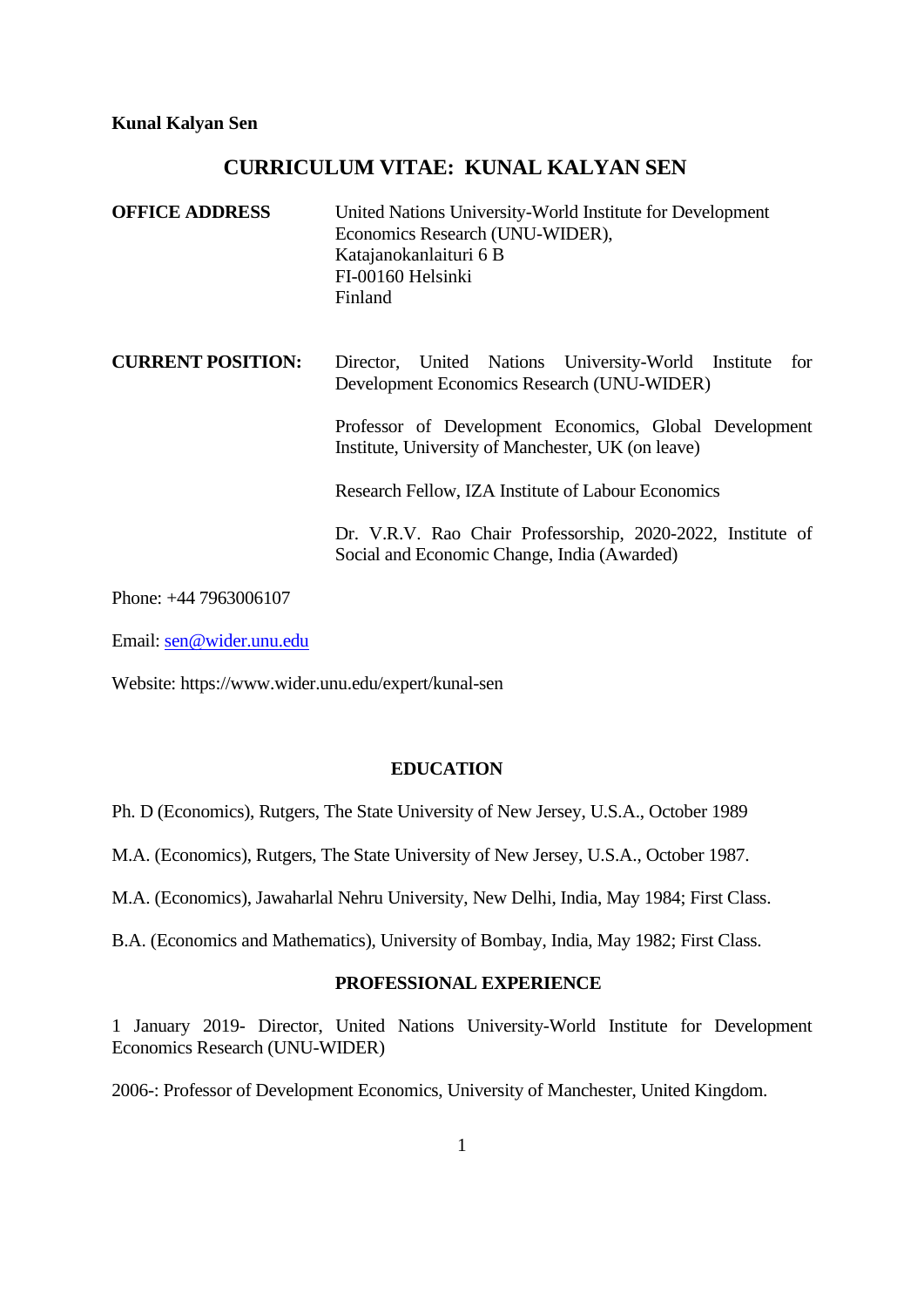2003-2006: Reader, School of Development Studies, University of East Anglia, United Kingdom.

2001-2003: Senior Lecturer, School of Development Studies, University of East Anglia, United Kingdom.

1999-2001: Lecturer, School of Development Studies, University of East Anglia, United Kingdom.

1997-1999: Lecturer, Senior Lecturer, Department of Applied and International Economics, Massey University, Palmerston North, New Zealand.

1995-1997: Post-Doctoral Fellow, Australia South Asia Research Centre, Department of Economics, Research School of Pacific and Asian Studies, The Australian National University, Canberra, Australia.

1994-1995: Associate Professor, Indira Gandhi Institute of Development Research, Bombay, India.

1990-1994: Assistant Professor, Indira Gandhi Institute of Development Research, Bombay, India.

#### **FIELDS OF INTEREST**

Areas of Research Interests: Political economy, international trade, macroeconomics and labour economics.

### **PROFESSIONAL ACTIVITIES**

Member of ESRC Peer Review Panel, 2010-

Member of Executive Council of the European Association for South Asian Studies (EASAS), 2014-2018.

Member of Commissioning Panel, ESRC-DFID Funding Scheme on Poverty Alleviation, 2012.

Chair (President), British Association of South Asian Studies (BASAS), UK, 2008-2011.

Member of South Asia Area Panel, The British Academy, 2008-2018.

Member of Executive Council, Development Studies Association of the UK, 2008- (re-elected, 2011)

External Expert, Promotion Board, Department of International Development, London School of Economics, 2009-2018.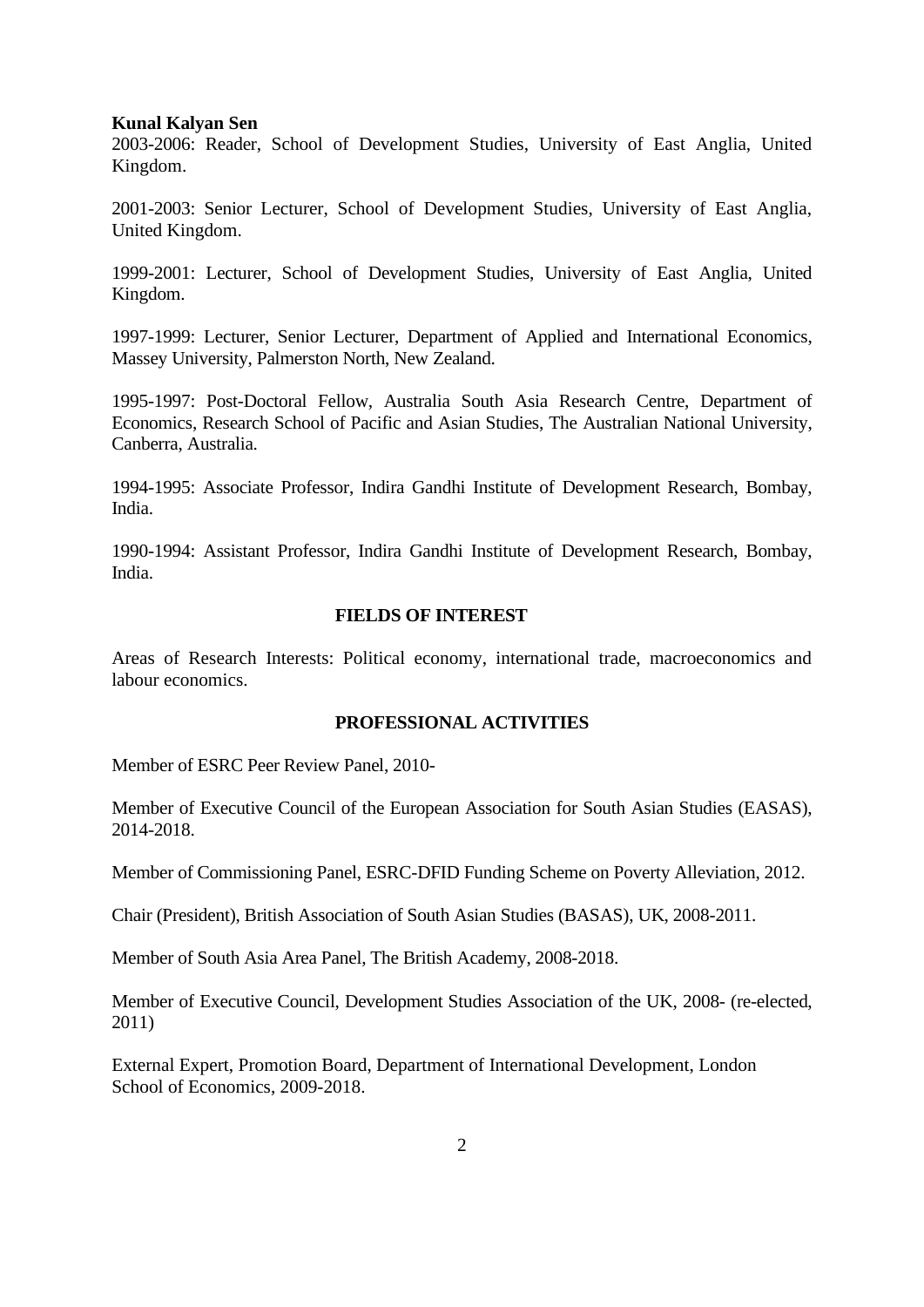Member of Executive Committee and Council, British Association of South Asian Studies, 2003-2008.

Member, Fellows Review and Promotion Board, Institute of Development Studies, Sussex, 2009-2013.

Member of Evaluation Group, Excellence Initiative, German Science Foundation, 2007, 2011.

External Examiner, School of International Development, University of East Anglia, 2010-2013.

External Examiner, Development Studies Institute, London School of Economics, 2006-2009.

External Examiner, University of Lancaster, 2006-2009, 2014-2018.

External Examiner, University of Birmingham, 2017-2018.

External Examiner for PhD theses, Curtin University, The Australian National University, Australia (7); La Trobe University, Melbourne, Australia; Massey University, New Zealand, University of Madras, India; Indian Institute of Technology, Kanpur; Indian Institute of Technology, Bombay; University of Nottingham (4), University of Lancaster, Bath University, Durham University (2), Queens University-Belfast, University of Cambridge, University of East Anglia, University of Dundee, SOAS, University of London (2), University of Sussex, Kings College London, Groningen University, University of Bordeaux, Indira Gandhi Institute of Development Research, Mumbai (2).

Referee for Research Grant Applications; ESRC (UK), DFID-ESCOR (UK), and Social Science Research Council, Canada.

Referee for Book Publishers: Oxford University Press, Cambridge University Press, Oxford University Press, Routledge, Palgrave Macmillan and Ashgate.

Lead Organiser, ESRC Second Annual Development Economics Conference – The Effects of the Global Financial Crisis on Developing Countries – The University of Manchester, January 21-22, 2010.

Organiser, Annual Conference of British Association of South Asian Studies, Univ of East Anglia, Norwich, April 2004.

Member of Academic Committee, European Conference on Modern South Asian Studies (ECMSAS), Manchester, UK, July 2008.

Referee for Agricultural Economics, Arthavijnana, Comparative Economic Studies, Contemporary South Asia, Critical Asian Studies, Energy Policy, European Journal of Development Research, Indian Economic Review, International Migration, Journal of Development Economics, Journal of Development Studies, Journal of Economic Integration,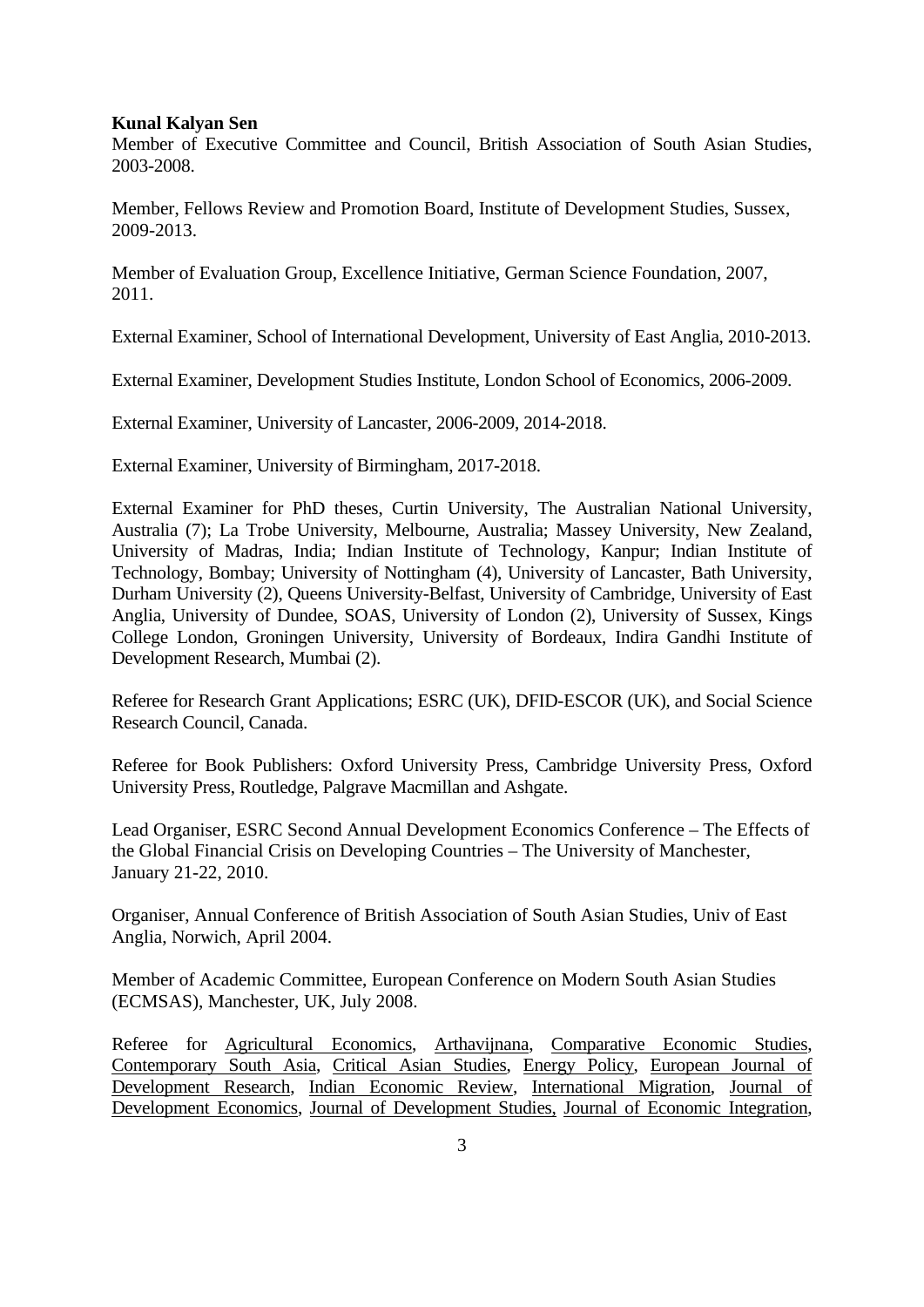Journal of Industrial Economics, Journal of International Development, Journal of Post Keynesian Economics, Journal of Quantitative Economics, Labour Economics, Managerial and Decision Economics, Review of Development Economics, Oxford Development Studies, Oxford Economic Papers, Regional Studies, The Manchester School, American Journal of Political Science and World Development.

# **PUBLICATIONS**

# **AUTHORED BOOKS**

- *Pathways to Development: From Politics to Power,* (with S. Hickey), Oxford: Oxford University Press, forthcoming, 2022.
- *The Political Economy of India's Growth Episodes*, (with S. Kar), London: Palgrave Macmillan, Pivot Series, 2016, ISBN: 978-1-352-00025-2.
- *Out of the Shadows? The Informal Sector in Post-Reform India* (with R. Raj), Oxford University Press, 2016, ISBN-13:978-0-19-946084-7 (hbk), pages xx+260.
- *Trade Policy, Inequality and Performance in Indian Manufacturing*, London: Routledge, U.K., Advances in South Asian Studies, 2008, ISBN: 0-415-41335-4 (hbk), pages xiv + 170.
- *International Competitiveness, Investment and Finance: A Case-study of India* (with A.G. Kumar and R. Vaidya), London: Routledge, U.K, 2003, ISBN: 0415312329, pages xiii + 159.
- *Saving, Investment and Growth in India* (with P. Athukorala), Delhi: Oxford University Press, 2002, ISBN: 019-565-8574, pages xiii + 181.
- *Policy Regimes and Industrial Competitiveness: A Comparative Study of East Asia and India* (with P. Agrawal, S. Gokarn, V. Mishra and K.S. Parikh), July 2000, Basingstoke, UK: Macmillan, pp. 336.
- *The Process of Financial Liberalization in India* (with R.R. Vaidya), 1997, Delhi: Oxford University Press (paperback edition: 1999), pp. xv + 210.
- *Economic Restructuring in East Asia and India: Perspectives on Policy Reform* (with P. Agrawal, S. Gokarn, V. Mishra, and K.S. Parikh), 1995, Basingstoke, UK: Macmillan and New York: St. Martins Press, pp. xvi + 236.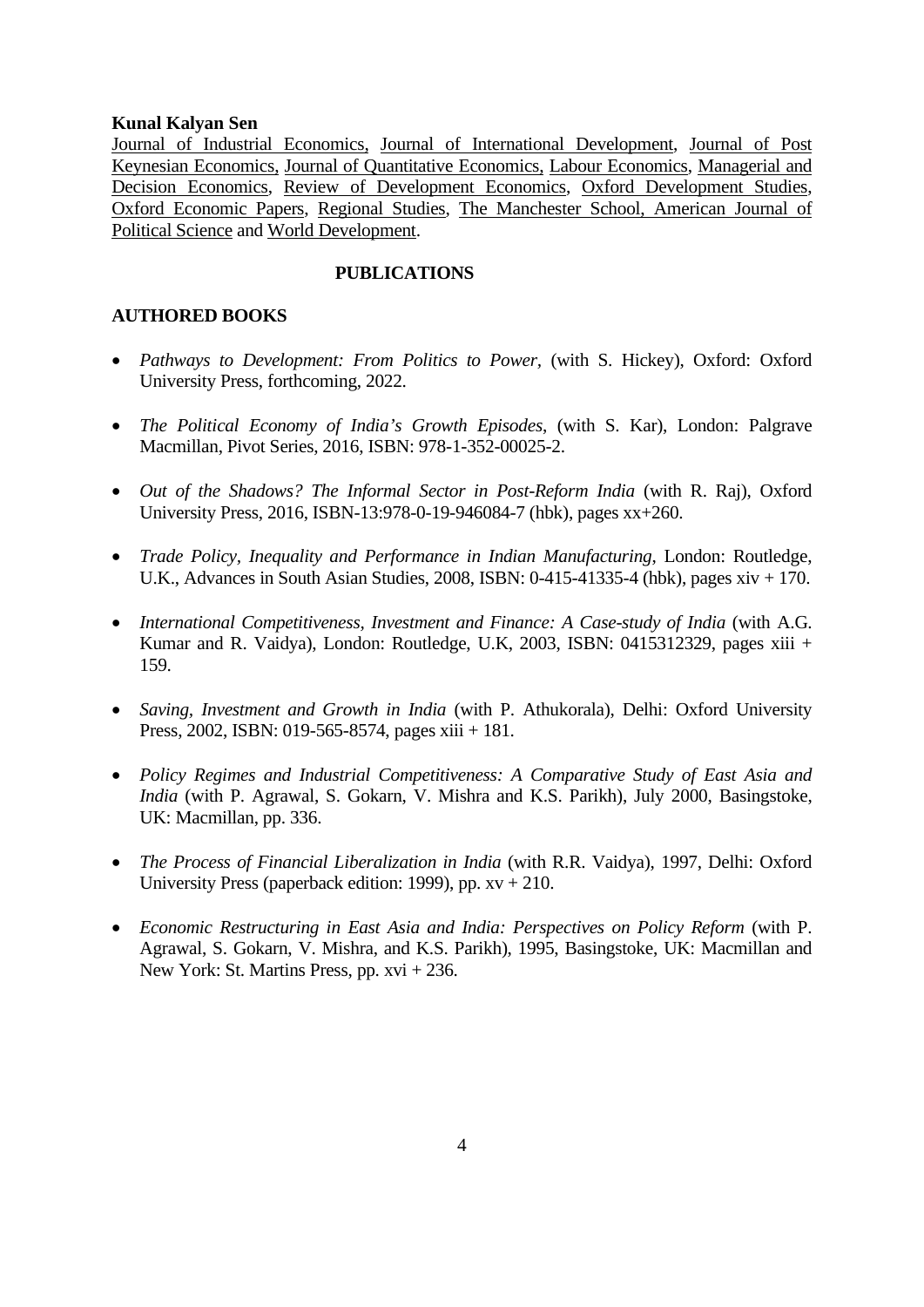# **EDITED BOOKS**

- *Climbing the Job Ladder? Transforming Informal and Formal Work in a Dynamic Context*, (with G. Field, T.H.Gindling, M. Danquah and S. Schotte), Oxford: Oxford University Press, 2022, forthcoming.
- *The Developer's Dilemma, Structural Transformation, Inequality Dynamics and Inclusive Growth¸* (with A. Alisjahbana, A. Sumner and A. Yusuf), Oxford: Oxford University Press, 2022, forthcoming.
- *Social Mobility in Developing Countries: Concepts, Methods and Determinants¸*(with V. Iversen and A. Krishna), Oxford: Oxford University Press, 2021.
- *Deals and Development: The Political Dynamics of Growth Episodes*, (with L. Pritchett and E. Werker), Oxford: Oxford University Press, 2017.
- *The Politics of Inclusive Development: Interrogating the Evidence* (with S. Hickey and B. Bukenya), Oxford: Oxford University Press, 2014 (paperback version 2016).
- *Productivity in Indian Manufacturing: Measurements, Methods and Analysis*, (with V. Kathuria and R. Raj), Delhi: Routledge India, 2014.
- *State-Business Relations and Economic Development in Africa and India* (sole editor), London: Routledge, UK, 2013.
- *Research Collection on Institutions and Governance in Developing Countries*, Cheltenham: Edward Elgar, UK, 2013.

### **ARTICLES IN PEER-REVIEWED JOURNALS**

- 1. "Finance, gender, and entrepreneurship: India's informal sector firms", (with I. Gang and R. Raj), *Journal of Development Studies*, forthcoming, 2022.
- 2. "The Impact of the COVID-19 Pandemic on the Poor: Insights from the Hrishipara Diaries", (with R. Ronkkö and S. Rutherford), *World Development*, forthcoming, January 2022.
- 3. "Multigenerational Mobility among Males in India", (with. A. Kundu), *Review of Income and Wealth*, forthcoming, 2022.
- 4. "Informal Work in Sub-Saharan Africa: Dead End or Stepping Stone?", with M. Danquah and S. Schotte, *IZA Journal of Migration and Development*, forthcoming, 2021.
- 5. "The Political Economy of the Resource Curse: A Development Perspective", (with A.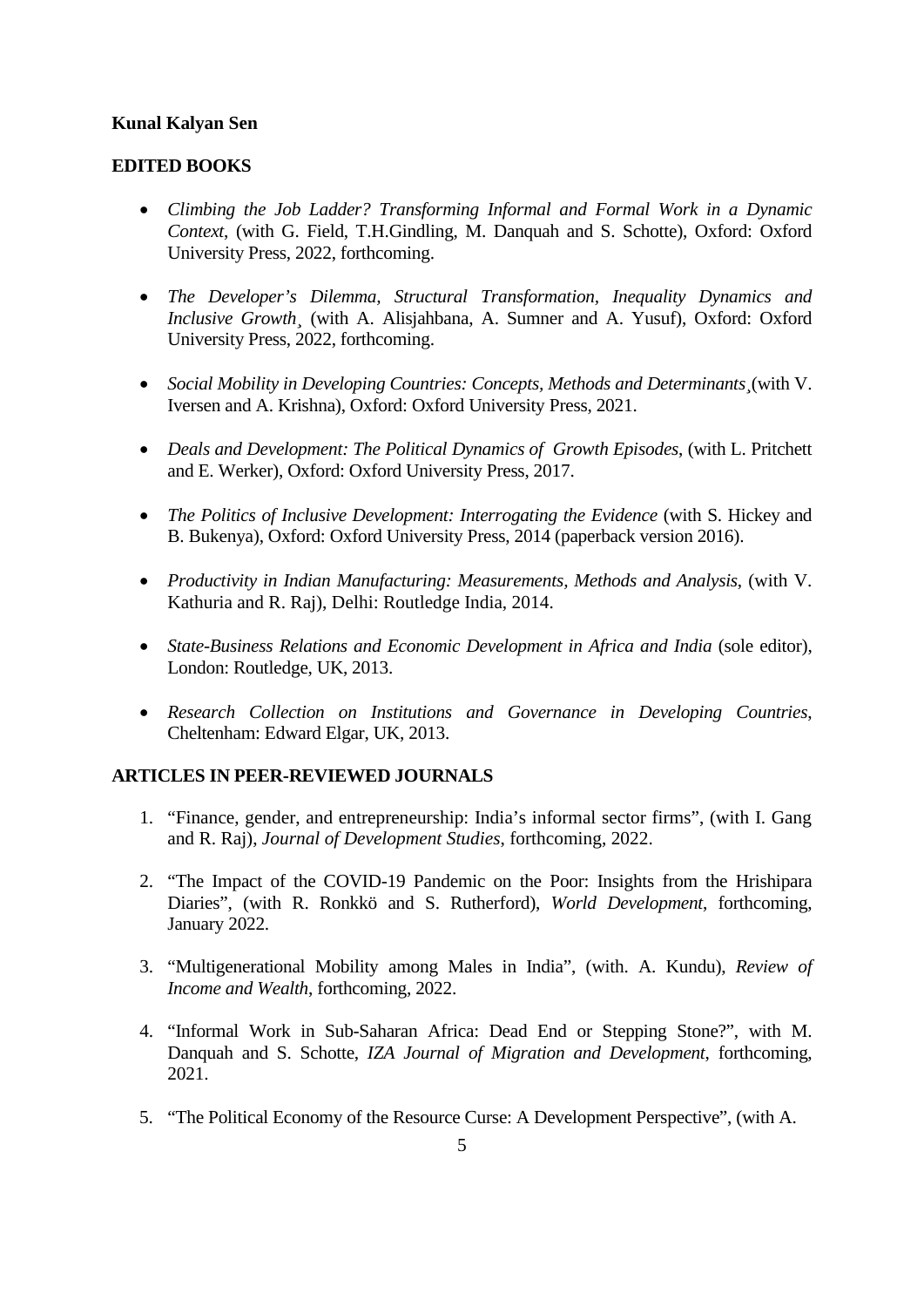Savoia), *Annual Review of Resource Economics*, forthcoming, 2021.

- 6. "How Mobile Are Workers Across Informal and Formal Jobs in India", (with R. Raj and S. Schotte), *Economic and Political Weekly,* 2021, Vol. LV. No. 46, pp. 40-48.
- 7. "Informal institutions, transaction risk, and firm productivity in Myanmar" (with M. Danquah), *Small Business Economics*, 2021, forthcoming.
- 8. "The Corruption-Growth Relationship: Does the Political Regime Matter?" (with S. Saha), *Journal of Institutional Economics*, 2020, pp- 1-24.
- 9. "Will South Asia Achieve the Sustainable Development Goals by 2030? Learning from the MDGs experience" (with N. Asadullah and A. Savoia), *Social Indicators Research*, 2020, Vol. 152, pp. 165–189.
- 10. "Double Dividends and Mixed Blessings: Structural Transformation, Income Inequality and Employment Dynamics" (with A. Sumner and A. Yusuf), *Journal of Development Studies*, 2020, Vol. 56, No. 9, pp. 1638-1642.
- 11. "Was Kuznets Right? New Evidence on the Relationship between Structural Transformation and Inequality" (with C. Baymul), *Journal of Development Studies*, 2020, Vol. 56, No. 9, pp. 1643-1662.
- 12. "Unmaking 'Make in India': Weak Governance, Good Deals and Their Economic Impact", (with R. Raj and S.Kar), *Economic and Political Weekly*, 2020, Vol. LV, No. 11, pp. 43-53.
- 13. 'The "Missing Middle" Problem in Indian Manufacturing: What Role Do Institutions Play?" (with R. Raj), *Economic and Political Weekly*, 2020, Vol. LV. No. 16, pp.51- 60.
- 14. "What Explains the Job Creating Potential of Industrialization in the Developing World?", *Journal of Development Studies*, 2019, Vol. 55, No. 4, pp.1565-1583.
- 15. "The Double Trap: Institutions and Economic Development" (with S. Kar and A. Roy), *Economic Modelling*, 2019, vol. 76(C), pp. 243-259 (**Winner of Inaugural Best Paper prize in Development Economics**).
- 16. "Structural Transformation Around the World: Patterns and Drivers", *Asian Development Review*, 2019, Vol. 36, No. 2, pp. 1-31.
- 17. "What Determines Administrative Capacity in Developing Countries?" (with A. Savoia and R. Riccuiti), *International Tax and Public Finance*, 2019, Vol. 26, pp. 972-998.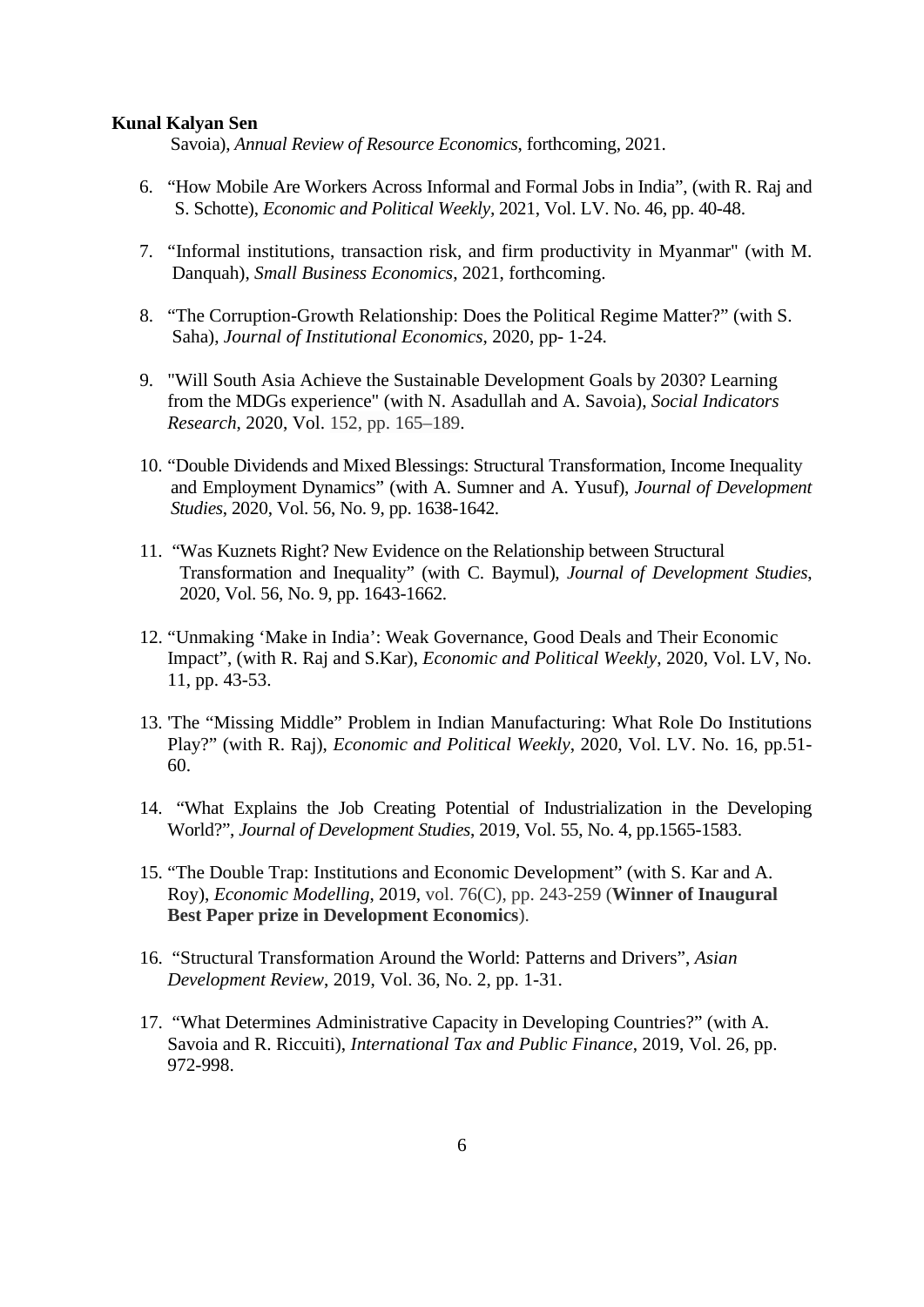- 18. "Beyond Poverty Escapes: Social Mobility in Developing Countries A Review Article", (with V. Iversen and A. Krishna), *World Bank Research Observer*, 2019, Vol. 34, No. 2, pp. 239–273.
- 19. "The Elusive Quest for High Income Status Malaysia and Thailand in the Post-Crisis Years", (with M. Tyce), *Structural Change and Economic Dynamics*, special issue on industrial policy, 2019, Vol.48(1), pp. 117-135.
- 20. "Making a difference in the real world? A meta-analysis of the quality of use-oriented research using the *Research Quality Plus* approach" (with R. McLean), *Research Evaluation*, 2019, Vol. 28(2), pp. 123–135.
- 21. "Kuznets Revisited: What Do We Know About the Relationship Between Structural Transformation and Inequality?" (with C. Baymul), *Asian Development Review*, 2019, Vol. 36(1), pp. 136-167.
- 22. "How Do Political Institutions Affect Fiscal Capacity? Explaining Taxation in Developing Economies", (with A. Savoia and R. Riccuiti), *Journal of Institutional Economics*, 2019, Vol. 15(2), pp. 351-380.
- 23. "Democracy or Dictatorship? The Political Determinants of Growth Episodes" (with S. Kar, L. Pritchett, and S. Raihan), *Journal of Development Perspectives*, 2018, Vol. 2, Nos. 1-2, pp. 3-28.
- 24. "Rags to Riches? Intergenerational Occupational Mobility in India" (with A. Krishna and V. Iversen), *Economic and Political Weekly*, Vol. 52, Issue No. 44, 4 Nov 2017, pp. 107-114.
- 25. "The Decline in the Labour Force Participation of Rural Women in India: Taking a Long-run View", (with A. Dubey and W. Olsen), *Indian Journal of Labour Economics*, 2017, Vol. 60, No. 4, pp. 589-612.
- 26. "Does Institutional Quality Matter for Firm Performance? Evidence from India", (with R. Raj) *South Asia Economic Journal*, 2017, Vol. 18, No. 2, pp. 184-213.
- 27. "Does Better Governance Lead to Positive Outcomes? Evidence from Asia", *Indian Journal of Economics*, Centennial Issue, 2016, pp. 797-814.
- 28. "The Location Choice of U.S. Foreign Direct Investment: How Do Institutions Matter?" (with C. Sinha), *Journal of Institutional Economics*, 2016, Vol. 13, No.2, pp. 401-420.
- 29. "Is Caste Destiny? Occupational Diversification among Dalits in Rural India" (with I Gang and M.S. Yun), *European Journal of Development Research*, 2016, Vol. 29, No. 2, pp. 476-492.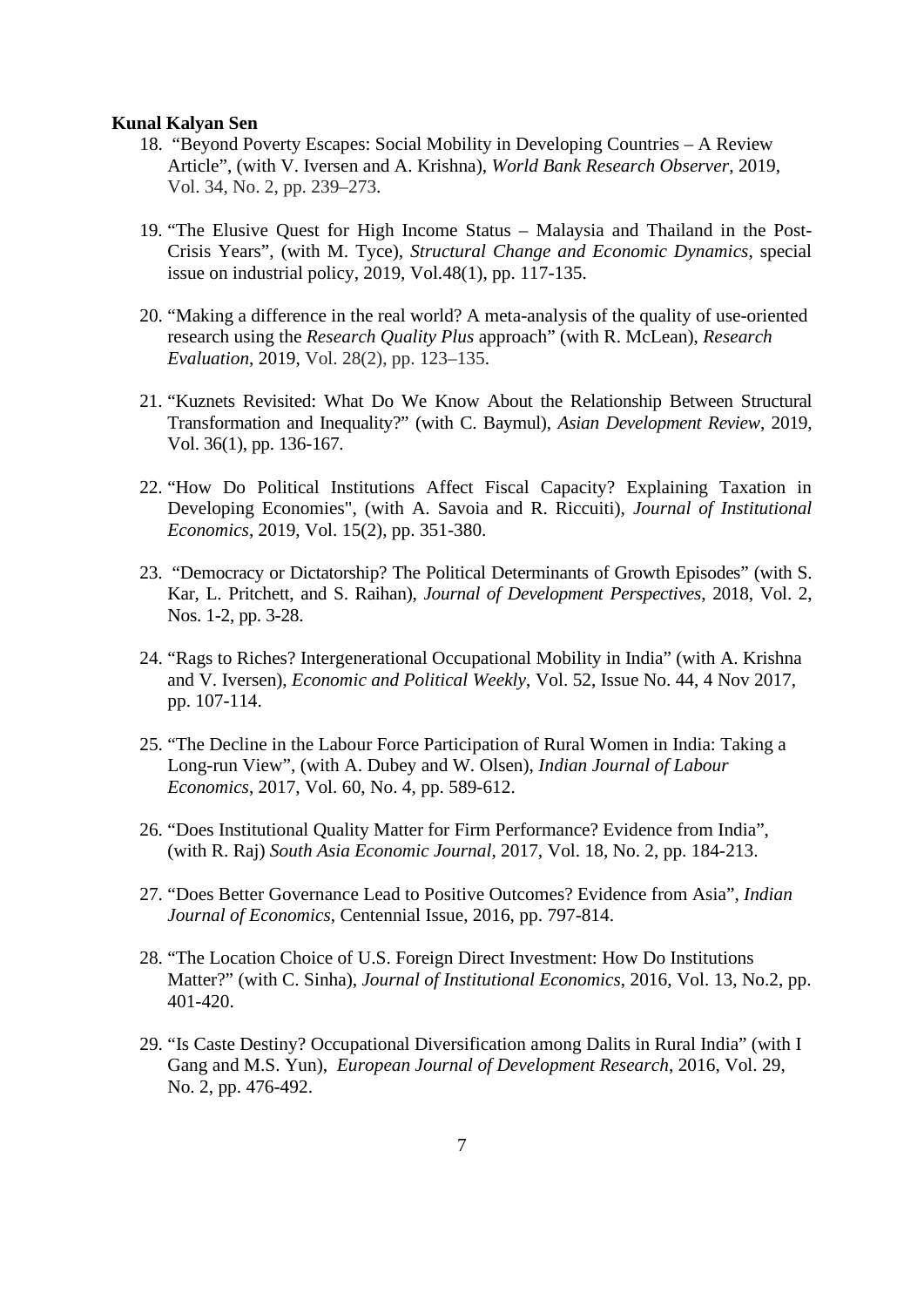- 30. "Moving Out of the Bottom of the Economy? Constraints to Firm Transition in the Indian Informal Manufacturing Sector" (with R. Raj), *IZA Journal of Labor and Development*, 2016, Vol. 5, No. 10, http://izajold.springeropen.com/articles/10.1186/s40175-016-0056-8..
- 31. "Trillions Gained and Lost: Estimating the Magnitude of Growth Episodes" (with L. Pritchett, S. Kar and S. Raihan), *Economic Modelling*, 2016, Vol. 55, pp. 279-291.
- 32. "Monitoring Costs, Credit Constraints and Entrepreneurship" (with S. Banerji and R. Raj), *The Manchester School*, 2016, Vol. 84, No. 5, pp. 573-599.
- 33. "Growth versus Redistribution: Revisiting the Trade-off", *Journal of Development Effectiveness,* 2016, Vol. 7, No. 4, pp. 471-483.
- 34. "Some Puzzles about Firms: Analyses of India's Informal Manufacturing Sector" (with R. Raj), *Economic and Political Weekly*, 2016, Vol. LI, No. 7, pp. 43-51.
- 35. "Do We See Convergence in Institutions? A Cross Country Analysis", (with A. Savoia), *Journal of Development Studies*, 2016, Vol. 52, No.2, pp. 166-185.
- 36. Where Have All The Workers Gone? Puzzle of Declining Labour Intensity in Organised Indian Manufacturing", *Economic and Political Weekly*, 2015, Vol. L, No. 23, pp. 108-115.
- 37. "Joyful Learning? The Effects of a School Intervention on Learning Outcomes in Karnataka" (with Rajesh S.N., V. Annigeri, Arunkumar R Kulkarni, Revankar D R,), *International Journal of Educational Development*, January 2015, Vol. 40, pp. 183- 195.
- 38. "Governance as a Global Development Goal? Setting, Measuring and Monitoring the Post 2015 Development Agenda" (with D. Hulme and A. Savoia), *Global Policy*, 2015, Vol. 6, No. 2.
- 39. "Finance Constraints and Firm Transition in the Informal Sector: Evidence from Indian Manufacturing" (with S.N. Rajesh Raj), *Oxford Development Studies*, 2015, Vol. 43, No. 1, January 2015, pp. 123-143.
- 40. "Boom and Bust: A Political Economy Reading of India's Growth Experience" (with S. Kar), *Economic and Political Weekly*, December 2014, Vol. XLIX, No. 50, pp. 40- 51.
- 41. "Does banking development matter for new firm creation in the informal sector? Evidence from India" (with S.N.Rajesh Raj and V. Kathuria), *Review of Development Finance*, 2014, Vol. 4, pp. 38-49..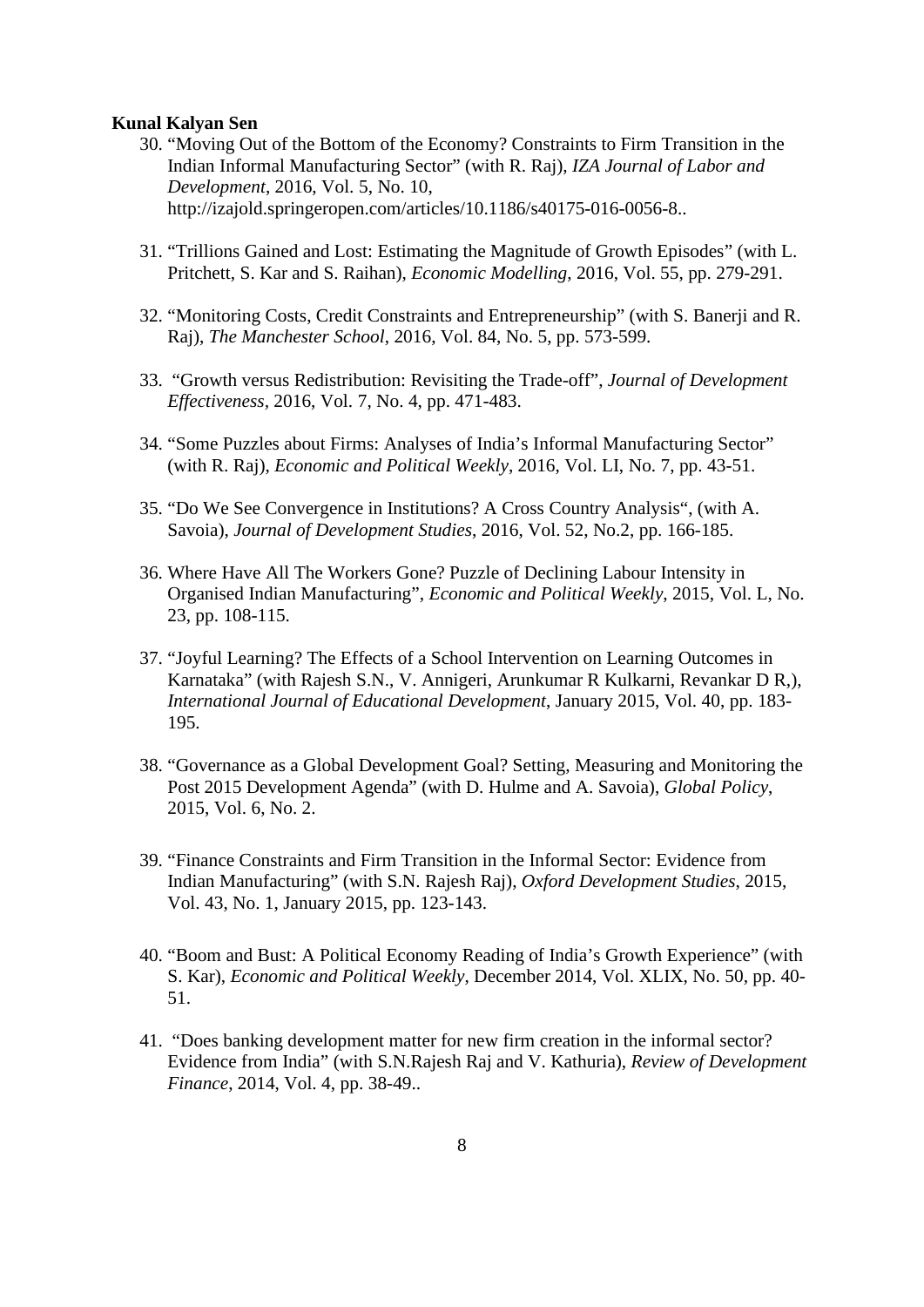- 42. "Aid Categories that Foster Pro-Poor Growth: The Case of Sierra Leone", (with P. Kargbo), *African Development Review*, Vol. 26, No.2, June 2014, pp. 416–429.
- 43. "Measurement, Evolution, Determinants and Consequences of State Capacity: A Review of Recent Research" (with A. Savoia), *Journal of Economic Surveys,* July 2015, Vol. 29, No. 3, pp. 441–458.
- 44. "Inclusive Growth: When May We Expect It? And When May We Not?" *Asian Development Review*, March 2014, Vol.31, No. 1, pp. 136-162.
- 45. "Trade open-ness, Labour Institutions and Flexibilisation: Theory and Evidence from India" (with B. Saha and D. Maiti), *Labour Economics*, 2013, Vol. 24, pp. 180-195.
- 46. "Looking for a Break: Identifying Transitions in Growth Regimes", (with S. Kar, L. Pritchett, and S. Raihan), *Journal of Macroeconomics*, 2013, Vol. 38, pp. 151-166.
- 47. "On the Colonial Origins of Agricultural Development in India: a Re-examination of Banerjee and Iyer, 'History, institutions and economic performance'", (with Vegard Iversen and Richard Palmer-Jones), *Journal of Development Studies*, December 2013, Volume 49, Issue 12, pages 1631-1646.
- 48. "The Political Dynamics of Economic Growth", *World Development*, 2013, Vol. 47, pp. 71-86.
- 49. "Efficiency Comparision between Formal and Informal Firms Evidence from Indian Indian Manufacturing" (with Vinish Kathuria and Rajesh Raj S.N.), *Journal of Industrial Statistics*, 2013, Vol. 2, No. 1. Pp. 1-24.
- 50. "The Effects of Economic Reforms on Manufacturing Dualism: Evidence from India", (with Vinish Kathuria and Rajesh Raj S.N.), *Journal of Comparative Economics,* 2013, Vol. 41, pp. 1240-1262
- 51. "Institution of State-business Relation and Its Impact on Manufacturing Productivity Growth in India: A Post-Reform Analysis", with Vinish Kathuria and Rajesh Raj S.N.), *South Asia Economic Journal,* Vol. 14, No. 1, 2013, pp. 83-108.
- 52. "The Puzzling Decline in Rural Women's Labour Force Participation in India: A Reexamination", (with D. Neff and V.Kling), *Indian Journal of Labour Economics*, 2012, Vol. 55, No. 3, pp. 407-429.
- 53. "Do Effective State Business Relations matter for Firm Performance? A Study of Indian Manufacturing" (with Vinish Kathuria and Rajesh Raj S.N.), *Journal of the Asia Pacific Economy,* 2013, Vol. 18(4), pp. 637-692.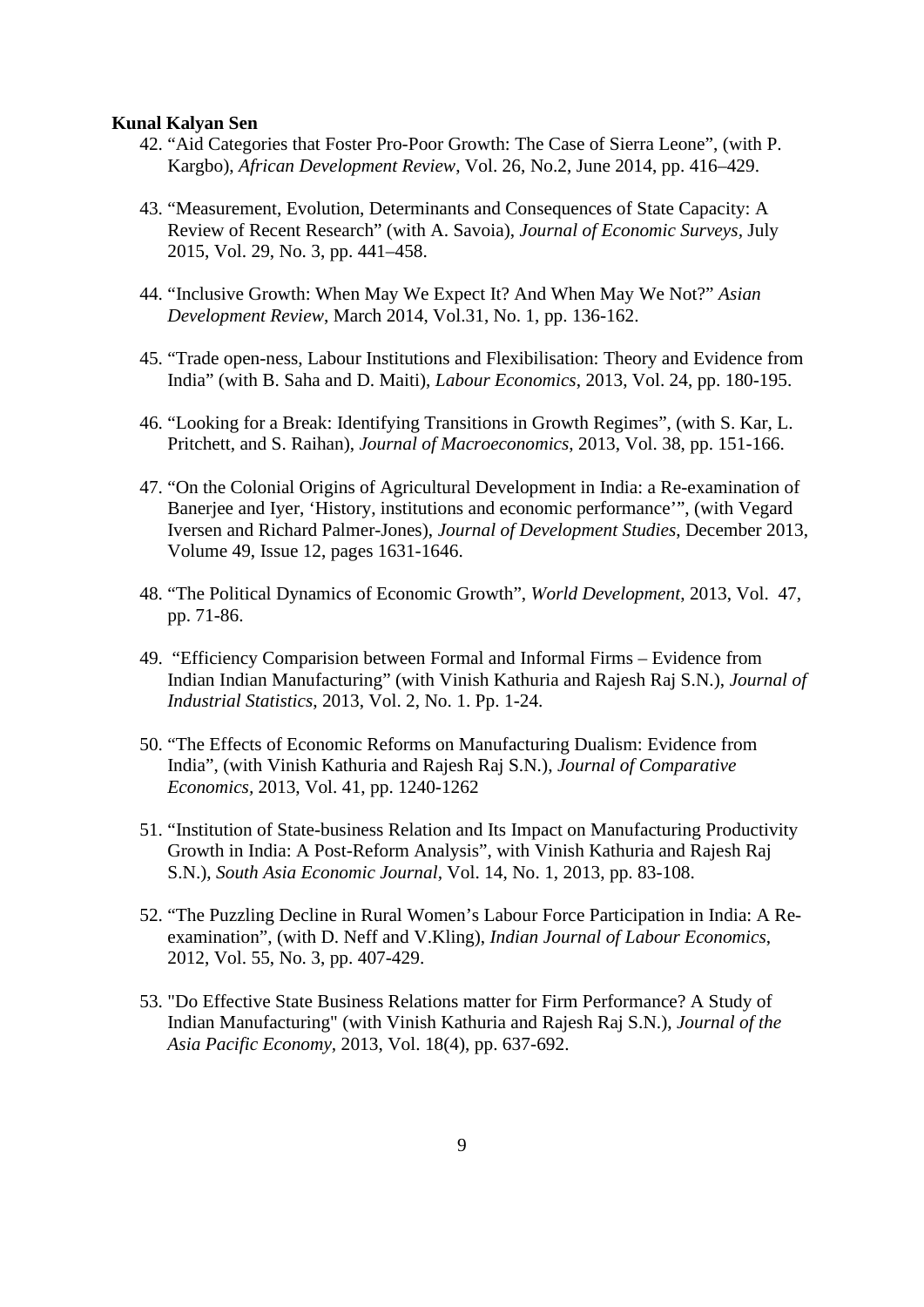- 54. "Macro and Micro Dimensions of Manufacturing Performance in India " (with Vinish Kathuria and Rajesh Raj S.N.), *Journal of the Asia Pacific Economy,* 2013, Vol. 18(4), pp. 632-633.
- 55. "Productivity Measurement in Indian Manufacturing: A Comparision of Alternative Methods" (with V. Kathuria, and R. Raj), *Journal of Quantitative Economics*, 2013, Vol. 27, Nos 1-2, pp. 148-179.
- 56. "Did International Trade Destroy or Create Jobs in Indian Manufacturing?" (with R. Raj), *European Journal of Development Research*, 2012, Vol. 24, No. 3, pp. 359-381.
- 57. "Was the Mandal Commission Right? Living Standard Differences between OBCs and Other Social Groups in India", (with I. Gang and M.Yun), *Economic and Political Weekly*, 2011, Vol. XLVI, No 39, pp. 43-51.
- 58. "Private Saving in India and Malaysia Compared: The Roles of Financial Liberalization and Expected Pension Benefits" (with J. Ang), *Empirical Economics*, 2011, Vol. 41, pp. 247-267.
- 59. "Do Effective State Business Relations Matter for Economic Growth? Evidence from Indian States" (with M. Cali), *World Development*, 2011, Vol. 39, no.9, pp. 1542- 1557.
- 60. "'A Hard Rain's A-Gonna Fall': The Global Financial Crisis and Developing Countries", *New Political Economy*, 2011, Vol. 16, No. 3, pp. 399-413.
- 61. "Rain, Rain, Go Away? The Investment Climate, State Business Relations and Firm Performance in India, (with V. Kathuria and R. Raj), *International Journal of Trade and Global Markets*, 2011, Vol. 4, no. 2, pp. 172-186.
- 62. ""Don't mourn; organize": Institutions and organizations in the politics and economics of growth and poverty-reduction", (with A. Leftwich), *Journal of International Development*, 2011, Vol. 23, no. 3, pp. 319-337.
- 63. "A Diagnostics Approach to Economic Growth and Employment Policy in Low Income Economies: the case of Kosovo" (with C. Kirkpatrick), *Journal of International Development*, 2011, Vol. 23, no. 1, pp. 132-154.
- 64. "Debt in the Indian Corporate Sector: Its Effects on Firm Strategy and Performance" (with S. Majumdar), *Decision*, 2010, Vol. 37, no. 3, pp.30-47.
- 65. "Organised versus Unorganised Manufacturing Performance in India in the Post-Reform Period" (with V. Kathuria and Rajesh Raj S.N.), *Economic and Political Weekly*, 2010, Vol. 65, no. 24, pp. 55-64.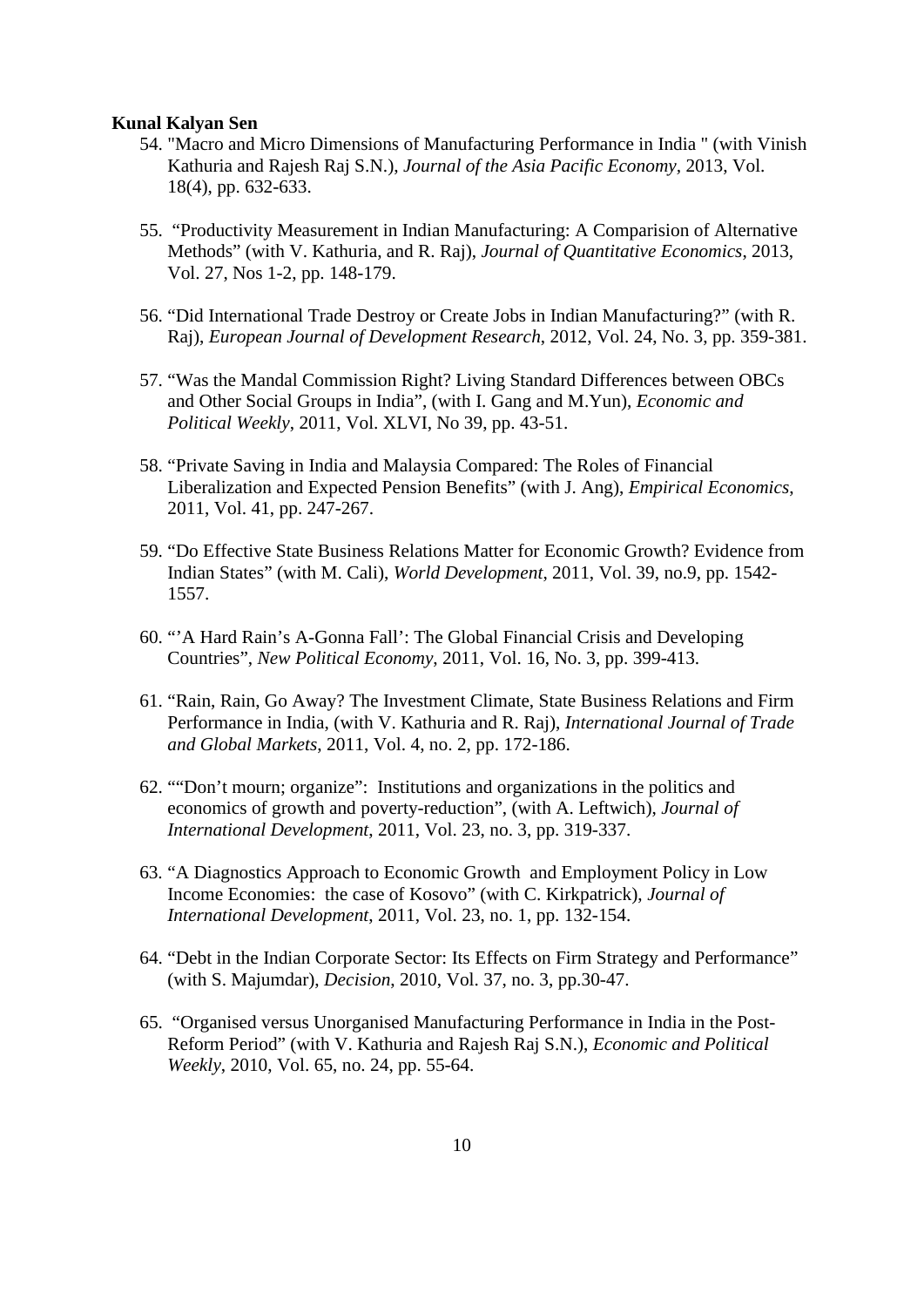- 66. 'The Informal Sector in South Asia: An Introduction" (with D. Maiti), *Indian Journal of Labour Economics*, 2010, Vol. 53, No. 2, April-June, pp. 195-198.
- 67. "Fluctuating Productivity Performance of Unorganised Manufacturing in the Post 1990s", (with V. Kathuria and Rajesh Raj S.N.), *Indian Journal of Labour Economics*, 2010, Vol. 53, No. 2, pp. 285-303.
- 68. "Formal and Informal Institutions in Transition: The Case of Vietnam" (with L.Steer), *World Development*, 2010, Vol. 38, no.11, pp. 1603-1615
- 69. "The Informal Sector in India: A Means of Accumulation or Exploitation?", (with D. Maiti), *Journal of South Asian Development*, 2010, Vol. 5, no. 1, pp. 1-13.
- 70. "What a Long, Strange Trip It's Been: Reflections on the Causes of India's Growth Miracle", *Contemporary South Asia*, 2009, Vol. 17, No. 4, pp. 363-377.
- 71. "Corporate Borrowing and Profitability in India", *Managerial and Decision Economics*, (with S. Majumdar), 2009, Vol. 31, pp. 33-45.
- 72. "Feature Review: Arvind Panagariya's "India: The Emerging Giant'", *New Political Economy*, 2009, Vol. 14, No. 4, pp. 557-562.
- 73. "International Trade and Manufacturing Employment: Is India following the Footsteps of Asia or Africa?" *Review of Development Economics*, 2009, Vol. 13, No. 4, pp. 765-777.
- 74. "Does Inequality matter in the Finance-Growth Nexus?" (with U.Ozer), *Trade and Development Review*, 2009, Vol. 2, No. 1, pp.9-27.
- 75. "State Business Relations and Economic Growth in Sub-Saharan Africa", (with D. W. Te Velde), *Journal of Development Studies*, 2009. Vol. 45, No. 8, pp. 1267-1283.
- 76. "Job Recruitment Networks and Migration to Cities in India" (with V. Iversen, A. Verschoor and A. Dubey), *Journal of Development Studies*, 2009, April, Vol. 45, No. 4, pp. 522-543 (reprinted in S. Irudaya Rajan (ed.) (2011), *India Migration Report 2011*, Delhi: Routledge India).
- 77. "Poverty in Rural India: Caste and Tribe", (with I. Gang and M.S.Yun), *Review of Income and Wealth*, 2008, Series 54, No. 1, pp. 50-70.
- 78. "Trade policy and wage inequality: evidence from Indian manufacturing*", Indian Growth and Development Review*, 2008, Vol. 1, No. 2, pp.147 – 171.
- 79. "Strategic Implications of Food Speculation: A Game-Theoretic Approach", (with P. Gangopadhyay, *International Journal of Economic Research*, 2007, Vol. 4, No. 2, Special Issue in Honor of Murray Kemp, pp. 251-264.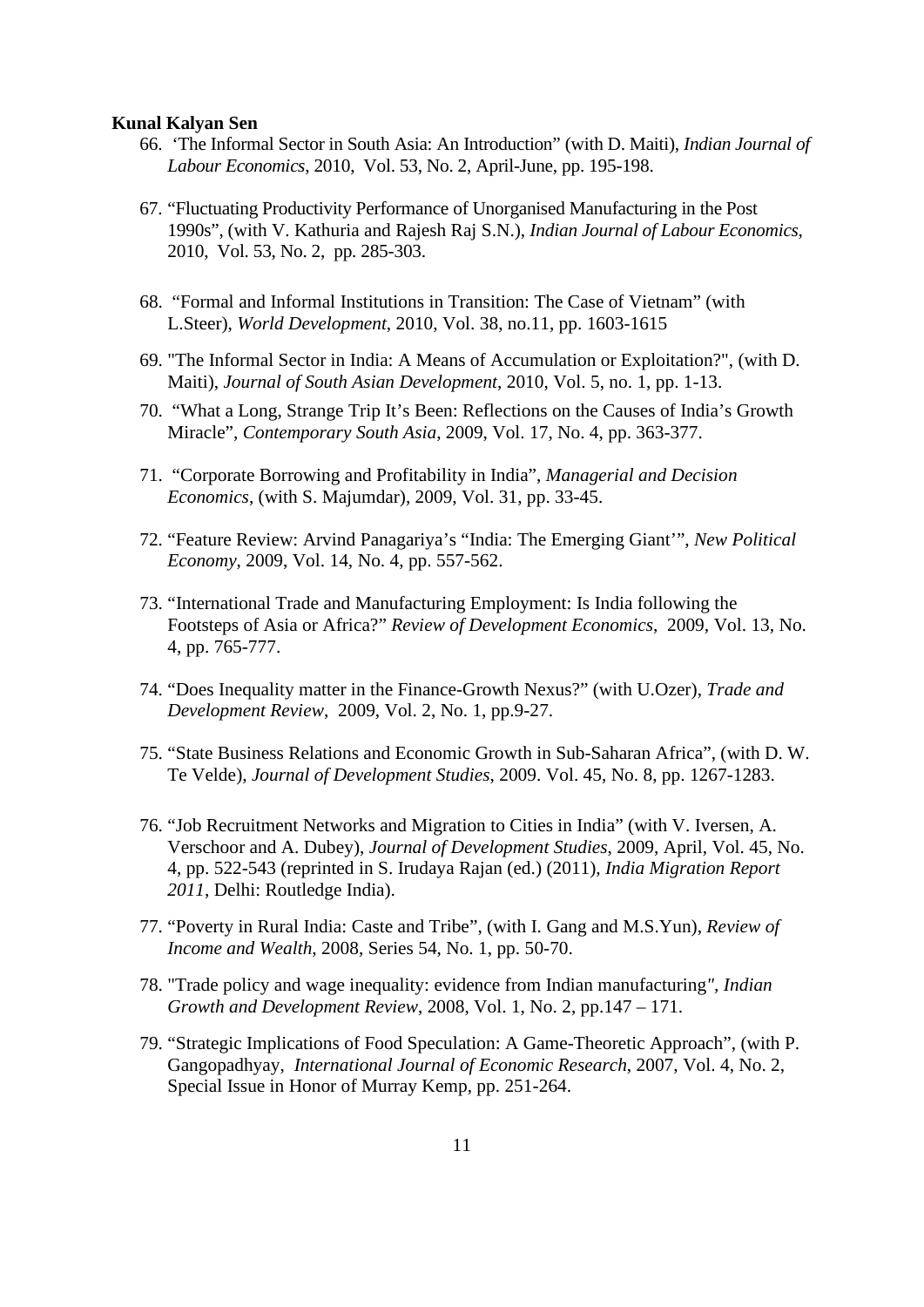- 80. "Why Did the Elephant Start to Trot? India's Growth Acceleration Re-Examined", *Economic and Political Weekly*, 2007, October 27-November 2, Vol. 43, pp. 37-49.
- 81. "The Debt Wish: Rent-seeking by Business Groups and the Structure of Corporate Borrowing in India" (with S. Majumdar), *Public Choice*, 2007, Vol. 130, No. 1, pp. 209-223.
- 82. "Probit Models and Heteroscedasticity: An Application to Indian Poverty Analysis" (with A. Parikh), *Applied Economic Letters*, 2006, Vol. 13, No. 11, pp. 699-708.
- **83.** "International Trade and Manufacturing Employment in the South: Four Country Case-studies" (with R.O. Jenkins), *Oxford Development Studies*, 2006, Vol. 34, No. 3, pp. 299-322, **Winner of Sanjaya Lall Prize for Best Paper.**
- 84. "Did Agricultural Growth Trickle Down in India? What do we Really Really know?" (with R. Palmer-Jones), *Indian Macroeconomics Annual*, 2006,.pp. 126-167.
- 85. "Surplus Labour, Social Structure and Rural-Urban Migration: Evidence from Indian Data", (with A. Dubey and R. Palmer-Jones), *European Journal of Development Research*, 2006, Vol. 18, No. 1, pp. 86-104.
- 86. "Its where you are that matters: the Spatial Determinants of Rural Poverty in India" (with R. Palmer-Jones), *Agricultural Economics*, 2006, Vol. 34, pp. 229-242.
- 87. "Survey of Current Developments" (with L.Steer), *Bulletin of Indonesian Economic Studies*, 2005, Vol. 41, No. 3, pp. 279-304.
- 88. "The Determinants of Private Saving in India", (with P. Athukorala), *World Development*, 2004,Vol. 32, No. 3, pp. 491-503.
- 89. "The Labour Market Effects of Globalisation in Kenya" (with D.K.Manda), special issue of *Journal of International Development* on Globalisation, Production and Poverty, 2004, Vol. 16, pp. 29-43.
- 90. "What has luck got to do with it? A regional analysis of poverty and agricultural growth in India" (with R. Palmer-Jones), *Journal of Development Studies*, 2003, Vol. 40, No. 1, pp. 1-33, **Winner of Dudley Seers Memorial Prize for Best Economics Paper**.
- 91. "Trade Policy, Equipment Investment and Growth in India", *Oxford Development Studies*, 2002, Vol. 30, No. 3, pp. 317-331.
- 92. "How Integrated were Foreign Exchange Markets in the Asia-Pacific Region in the Past? Evidence from the Parallel Market" (with R. Gounder), *Journal of Economic Integration*, 2002, Vol. 17, No. 4, pp. 724-744.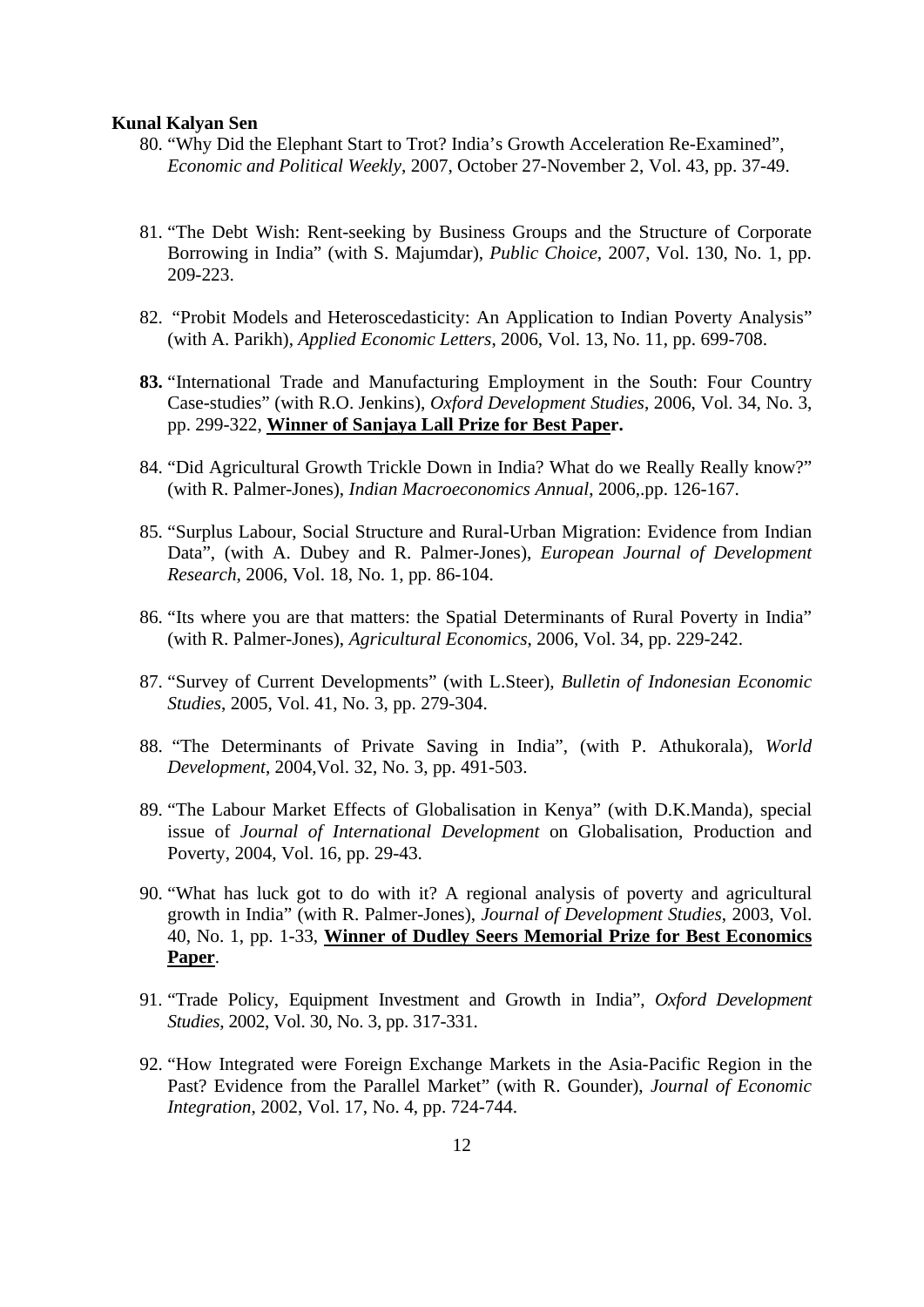- 93. "Does the Source of Financing Matter? Financial markets, Financial Intermediaries, and Investment in India" (with A. Ganesh Kumar and R. Vaidya), *Journal of International Development*, 2002, March, Vol. 14, No. 2, pp. 211-228.
- 94. "Trade Liberalization and Productivity Growth: Evidence from Indian Manufacturing" (with S. Chand), *Review of Development Economics*, 2002, Vol. 6, No. 1, pp. 120-132.
- 95. "Equity Market Linkages in the Asia-Pacific region: A Comparison of the Orthogonalised and Generalised VAR Approaches" (with A.Dekker and M.Young), *Global Finance Journal*, January 2001, Vol. 12, No. 1, pp. 1-33.
- 96. "Outward Orientation, Investment and Finance Constraints: A Study of Indian Firms" (with A.G. Kumar and R.R. Vaidya), *Journal of Development Studies*, April 2001, Vol. 37, No. 4, pp. 133-149.
- 97. "The Business Cycle, Market Structure and Mark-ups: An Indian Case-study" (with S. Chand), *Applied Economics Letters*, April 2000, Vol. 7, No. 4, pp. 251-254.
- 98. "Competitive Pressures from Trade Exposure: Evidence from Indian Manufacturing" (with S. Chand), *Indian Economic Review*, 1999, Vol. 34, No. 2, pp. 113-126.
- 99. "What motivates Foreign Aid? A Case-study of Australia's Aid to Indonesia" (with R. Gounder), *Journal of Developing Areas*, Spring 1999, Vol. 33, No. 3, pp. 379-394.
- 100. "Processed Food Exports from Developing Countries: Patterns and Determinants" (with P. Athukorala), *Food Policy*, 1998, Vol. 23, No. 1, pp. 41-54.
- 101. "Internal Migration, Center-State Grants and Economic Growth in India: A Comment on Cashin and Sahay" (with M.G. Rao), *IMF Staff Papers*, June 1997, Vol. 44, No. 2, pp. 283-
- 102. "A Bayesian Vector Autoregression Forecasting Model for the Indian Economy" (with N. Maru), *Journal of Quantitative Economics*, January 1997, Vol. 13, No. 1, pp. 1- 16.
- 103. "A Flow of Funds Model for India and its Implications" (with T.Roy, R.Krishnan, and A.Mundlay), *Journal of Policy Modeling*, October 1996, Vol. 18, No. 5, pp. 469-494.
- 104. "Measuring Persistence in Industrial Output: the Indian case" (with R. Krishnan), *Journal of Development Economics*, October 1995, Vol. 48, No. 1, pp. 25-41.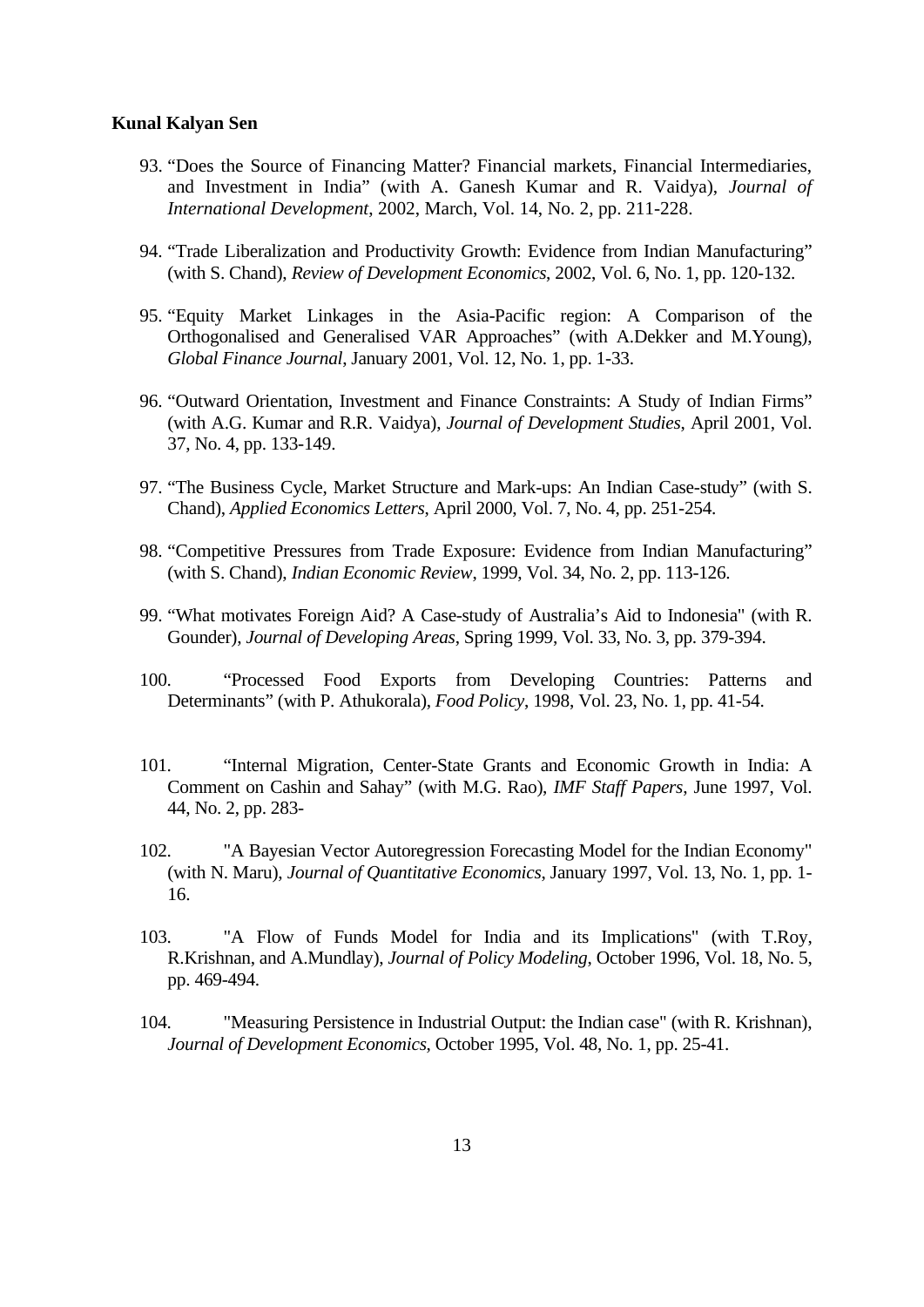- 105. "The Determination of Industrial Prices in India: a Post Keynesian approach" (with R. Vaidya), *Journal of Post Keynesian Economics*, Fall 1995, Vol 18, No. 1, pp, 29-52.
- 106. "Real and Financial Flows in the Indian Economy, 1970-89" (with T.Roy), *International Journal of Development Banking*, January 1994, Vol. 12, No. 1, pp. 81-95.
- 107. "A Nonlinear Business Cycle Model in Discrete Time", *Metroeconomica*, October 1992, Vol. 43, No. 2, pp. 49-58.
- 108. "A Laffer Curve in the use of the Banking Sector for Budget Financing", *Journal of Quantitative Economics*, July 1992, Vol. 8, No. 2, pp. 265-272.
- 109. "Unit Roots in Indian Macro Time Series: Tests and Implications" (with R. Krishnan and S. Majumdar), *Journal of Quantitative Economics*, January 1992, Vol. 8, No. 1, pp. 67-82.
- 110. "The Sunspot Theorists and Keynes", *Journal of Post Keynesian Economics*, Summer 1990, Vol. 12, No. 4, pp. 564-71.

### **CHAPTERS IN BOOKS**

- "India in Global Production Networks: Patterns and Policy Implications", in S. Raihan and P. De (eds.), *Trade and Regional Integration in South Asia*, 2020, Springer, pp. 75-89.
- "Political Settlements and Immiserizing Growth Episodes" in P. Shaffer, R. Kanbur and R. Sandbrook (eds.), *Immiserizing Growth: When Growth Fails the Poor*, 2020, Oxford: Oxford University Press, pp. 85-105.
- "Trade Policy and Industrialization since the 1991 Reforms", (with D.K. Das), in H. Hill and J. Menon (eds.), *Managing Globalization in the Asian Century*, 2017, Singapore: ISEAS, pp. 358-392.
- "The Determinants of Foreign Direct Investment: An Analytical Survey" (with C. Sinha), in M. Roy and S. Sinha Roy (eds.), *International Trade and International Finance*, Delhi: Springer India, pp. 353-362.
- "Mapping Agro-ecological Zones in India" (wit R. Palmer-Jones), in E. Basile, B. Hariss-White and C. Lutringer (eds.), *Mapping India's Capitalism: Old and New Regions*, 2015, London: Palgrave Macmillan, pp. 43-64.
- "Economic Foundation of India", in K.A.Jacobsen, ed. (2014), *Routledge Handbook of Contemporary India*, London: Routledge, pp. 67-77.
- "Industrialization, Employment and Poverty" (with P. Athukorala), in J. Weiss and M. Tribe,(eds.) (2014), *Routledge Handbook of Industry and Development* London: Routledge, pp. 84-96.
- "Governance and Development Outcomes in Asia", in A. Deolaliker, S. Jha and P.F. Quising (eds.), *Governance in Developing Asia: Public Service Delivery and Empowerment*, 2015, Cheltenham: Edward Elgar, pp. 78-109.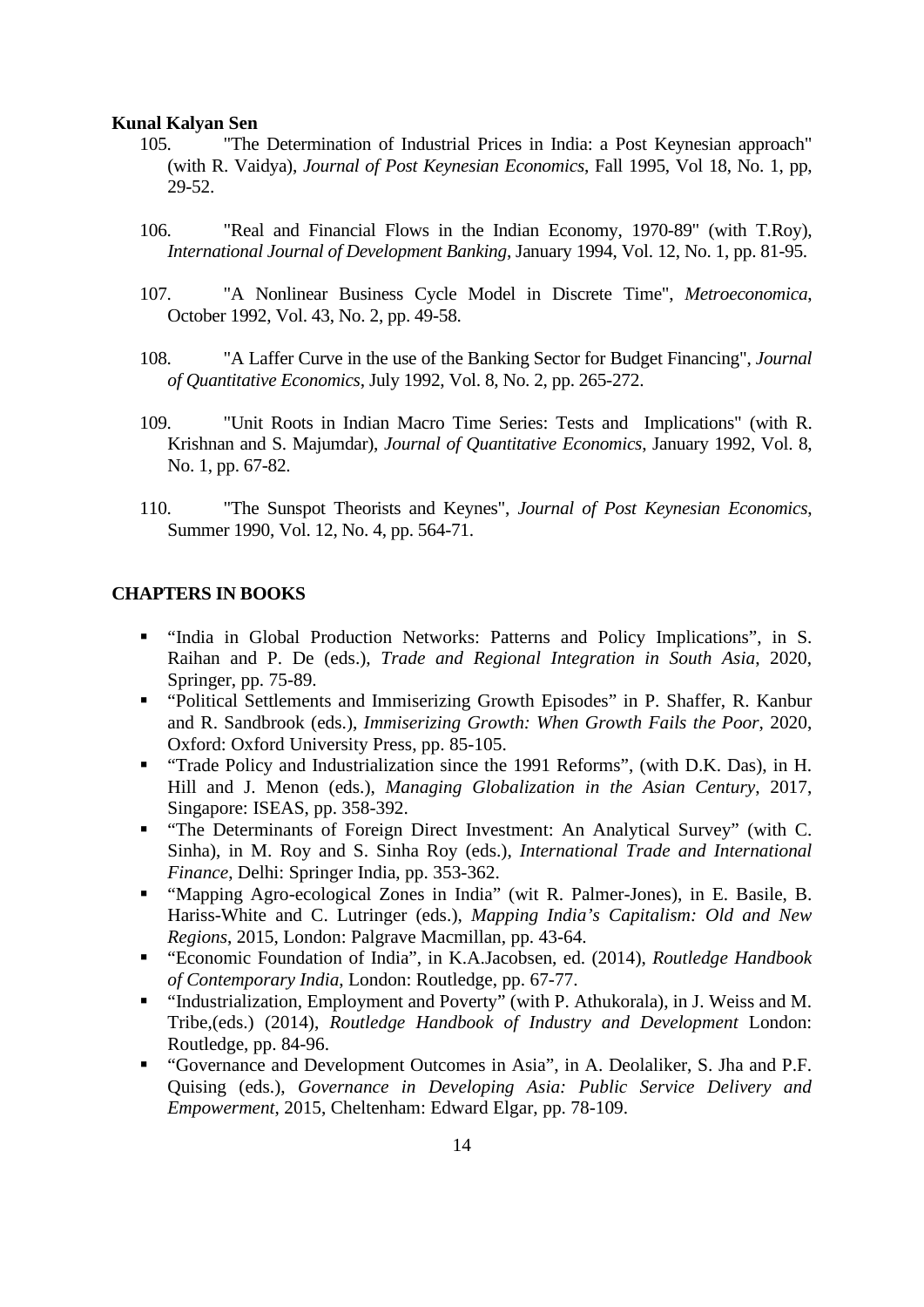- "Labour Intensity in Indian Manufacturing" (with D.K. Das and P.C. Das), in K.V.Ramaswamy (ed.), *Labour, Employment and Economic Growth in India*, 2015, New Delhi: Cambridge University Press.
- "Revisiting the Growth Episodes of Indonesia and India: A Political Economy Reading", in P. Athukorala, A. Patunru and B. Resosudarmo (eds.), *Trade, Development and Political Economy in East Asia*, 2014, Singapore: ISEAS Publishing.
- "Poverty in India: Measurement, Patterns and Determinants" (with Himanshu), in Nandini Gooptu and Jonathan Parry (eds.), *The Persistence of Poverty in India*, 2014, Delhi: Social Science Press, pp. 67-88.
- "The Indian Economy in the Post-Reform Period: Growth without Structural Transformation" in D. Davin and B. Harriss-White (eds.), *China-India: Pathways of Economic and Social Development*, 2014, Proceedings of the British Academy, Oxford: Oxford University Press, pp. 47-62.
- "Inclusive Growth, Social Exclusion and the Urban Poor: Taking a 'Production Lens' to Informality in India", in O.P. Mathur (ed.), *State of the Urban Poor Report 2013*, Delhi: Oxford University Press, 2014.
- "Impact of Human Capital on Productivity Growth in India" (with V. Kathuria and R. Raj), in N.S.Siddharthan and K. Narayanan (eds.), *Human Capital and Development*, Delhi: Springer.
- "The Impact of International Trade on Manufacturing Employment in India" (with Rajesh Raj. S. N.) in K Pushpangadan and V N Balasubrahmanyam, eds, *Growth, Development and Diversity: India's Record since Liberalization*, Delhi: Oxford University Press, 2012, pp. 259-287.
- "State-Business Relations, Investment Climate Reform and Economic Growth in Sub-Saharan Africa" (with D.W. Te Velde), in A. Noman, K. Botchwey, H. Stein and J. Stiglitz, eds., *Good Growth and Governance in Africa: Rethinking Development Strategies*, Oxford: Oxford University Press 2012, pp. 303-321.
- "Accounting Standards and Capital Market Development" (with M. Hossain and M. Hossain), in Hopper, Tsamenyi, Uddin and Wickramasinghe (eds.), *Handbook of Accounting and Development*, Cheltenham: Edward Elgar, 2012.
- "New Interpretations of India's Economic Growth in the Twentieth Century", in A. D'Costa (ed.), *A New India? Critical Reflections in the Long Twentieth Century*, London: Anthem Press, 2010, pp. 23-42.
- "Trade, Foreign Direct Investment and Industrial Transformation India", in P. Athukorala (ed.), *The Rise of Asia in Global Perspective*, London: Routledge, 2010, pp. 182-206.
- "The Relationship between Debt Structure and Firm Performance in India'", (with S. Majumdar) in T.G. Arun and J. Turner (eds.), *Corporate Governance and Development*, Cheltenham: Edward Elgar, 2009, pp. 65-79.
- "Economic Reforms and Rural Livelihoods in Sub-Saharan Africa: Case-studies from Malawi, Uganda and Tanzania", in F. Ellis and H. A. Freeman (eds.), *Rural Livelihoods and Poverty Reduction Policies*, London: Routledge, 2005.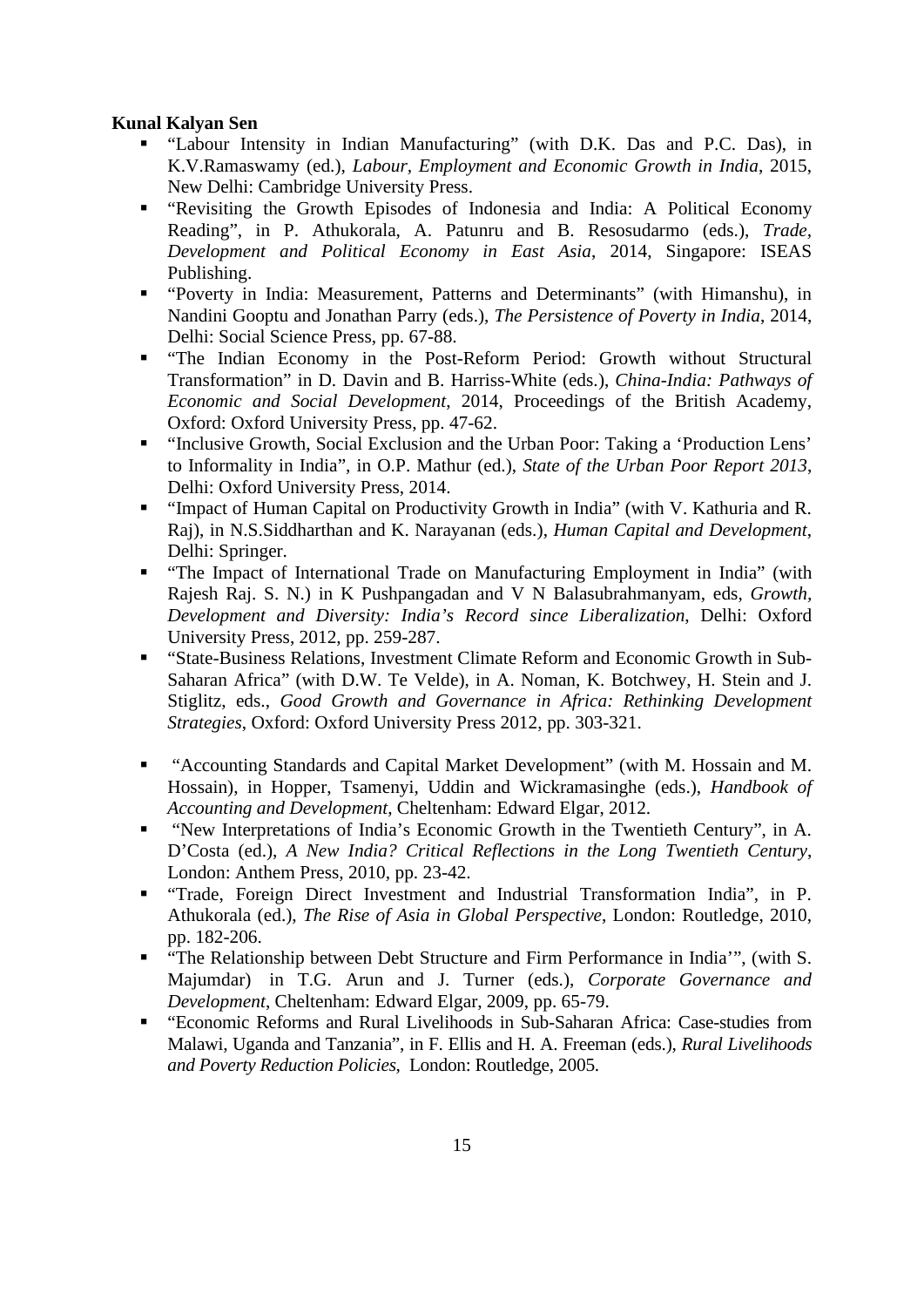- "The Contrasting Effects of Structural Adjustment in Sub-Saharan Africa", in A. Paloni and M. Zanardi (eds.), *The IMF, World Bank and Policy Reforms*, London: Routledge, 2005.
- "Trade Reform, Performance and Poverty in Kenya", in O. Morrissey and K. Sharma (eds.), *Trade, Growth and Inequality in Developing Countries*, London: Routledge, 2005.
- "Modelling Business Fixed Investment in Developing Countries: An Indian Casestudy" (with P. Athukorala), in R. Jha (ed.), *Indian Economic Reforms*, London: Palgrave Macmillan, 2003, ISBN: 1-4039-0796-X, pp. 206-222.
- "India" (with A. Ganesh Kumar and R.R. Vaidya), in Jose Maria Fanelli and Rohinton Medhora (eds.), *Trade, Competitiveness and Finance: the Developing Countries' Experience*, 2002, London, UK: Routledge, ISBN: 0-415-24088-3, pp. 77-120.
- "India's Export Competitiveness and Finance" (with A. Ganesh Kumar and R.R. Vaidya), in Kirit S. Parikh (ed.), *India Development Report 1999*, Delhi: Oxford University Press, pp. 177-190.
- "India" (with R.R. Vaidya), in Jose Maria Fanelli and Rohinton Medhora (eds.), *Financial Reform in Developing Countries*, 1998, Basingstoke, UK: Macmillan, pp. 57- 89 (reprinted in P. Athukorala, ed., *The Economic Development of South Asia*, Volume II, An Elgar Reference Collection).

# **CURRENT WORKING PAPERS**

"Gender and Vulnerable Employment in the developing world: Evidence from Global Microdata", (with M. Lo Bue, T.T.Ngoc Le and M.S. Silva), WIDER Working Paper 2021/154.

"Manufacturing Renaissance? Industrialization Trends in the Developing World", with H.Kruse, E. Mensa and G. De Vries, WIDER Working Paper No. 28/2021.

"The Labour Market Impact of COVID-19: Evidence from Ghana", with S. Schotte, M. Danquah, and R. Osei, WIDER Working Paper No. 27/2021.

"Long Run Rural Livelihood Diversification in Tanzania", with R. Dimova, S. Halvorsen and M. Nyyssöllä, WIDER Working Paper No. 7/2021.

"Effect of Productivity Growth on Domestic Savings Across Countries: Disentangling the Roles of Trend and Cycle", with A. Kumar and S. Mallick, WIDER Working Paper No. 155/2020.

"Is there a Gender Bias in Intergenerational Mobility? Evidence from Cameroon", with R. Fontep, WIDER Working Paper No. 111/2020.

"Administrative failures in anti-poverty programmes and household welfare: An investigation of India's Employment Guarantee Programme", with P. Basuand R. Raj Natarajan, WIDER Working Paper No. 41/2020.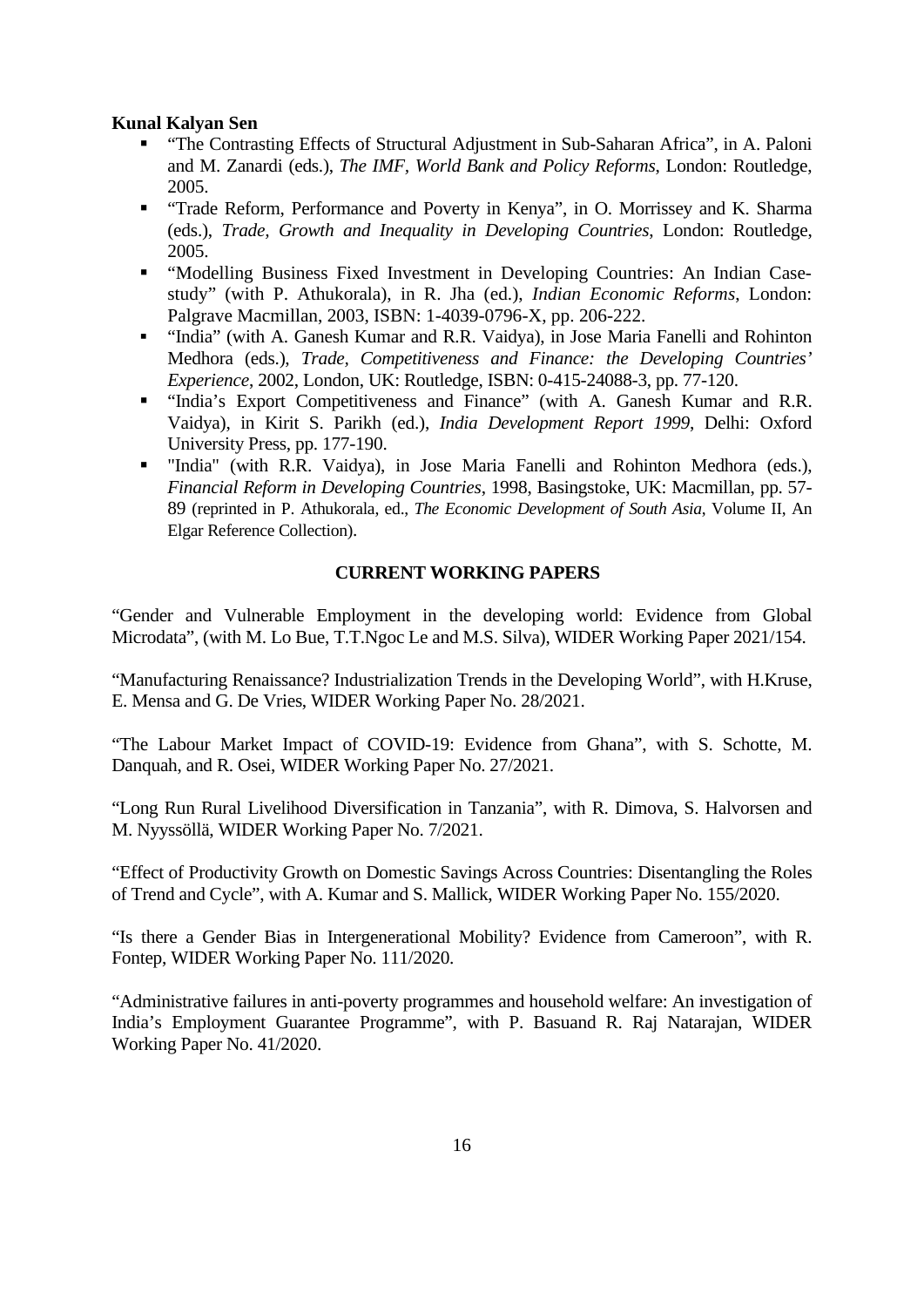"Moral Reputation and Political Selection in a Decentralised Democracy: Theory and Evidence from India, with P. Banerjee, V. Iversen, S. Mitra and A. Niccolo, WIDER Working Paper No. 26/2020.

**"**Is there a fiscal resource curse? Resource rents, fiscal capacity, and political institutions in developing economies", with T. Masi and A. Savoia, WIDER Working Paper No. 10/2020.

"Old Age Pension and Female Labour Supply in India", with V. Unnikrishnan, Working Paper No. 847-4/2020.

"Politicians and their Promises in an Uncertain World: Evidence from a Lab-In-The-Field Experiment in India", with P. Banerjee, V. Iversen, S. Mitra and A. Niccolo, WIDER Working Paper No. 694-4/2019.

"Doing Business in a Deals World: The Doubly False Premise of Rules Reform", with S. Kar, L. Pritchett and S. Roy, Working Paper No. 715-6/2019.

# **OTHER PUBLICATIONS**

- "State-Business Relations Topic Guide", GSDRC, available at <http://www.gsdrc.org/topic-guides/state-business-relations/>
- "Governance, politics and growth", GSDRC Reading Pack, available at <http://www.gsdrc.org/professional-dev/governance-politics-growth/>
- "The Determinants of Structural Transformation in Asia: A Review of the Literature", 2016, Asian Development Bank Economics Working Papers No. 478, http://www.adb.org/sites/default/files/publication/182271/ewp-478.pdf.
- "Global Production Networks and Economic Corridors: Can they be drivers for South Asia's growth and regional integration?", ADB South Asia Working Paper Series. No. 33, December 2014, http://www.adb.org/publications/global-production-networks-andeconomic-corridors.
- "India's Lost Economic Transformation", in Indian Economy: Performance, Challenges and Prospects, special issue of *Yojana*, Publication of the Indian Planning Commission, April 2014.
- "Governance and Development Outcomes in Asia", *Asian Development Bank*, Economics Working Papers, January 2014, available at: http://www.adb.org/publications/governanceand-development-outcomes-asia.
- "Why India's growth miracle may not continue", *International Affairs Forum*, 2013, Vol. 4, Issue No. 1, pp. 62-64, DOI:10.1080/23258020.2013.824254.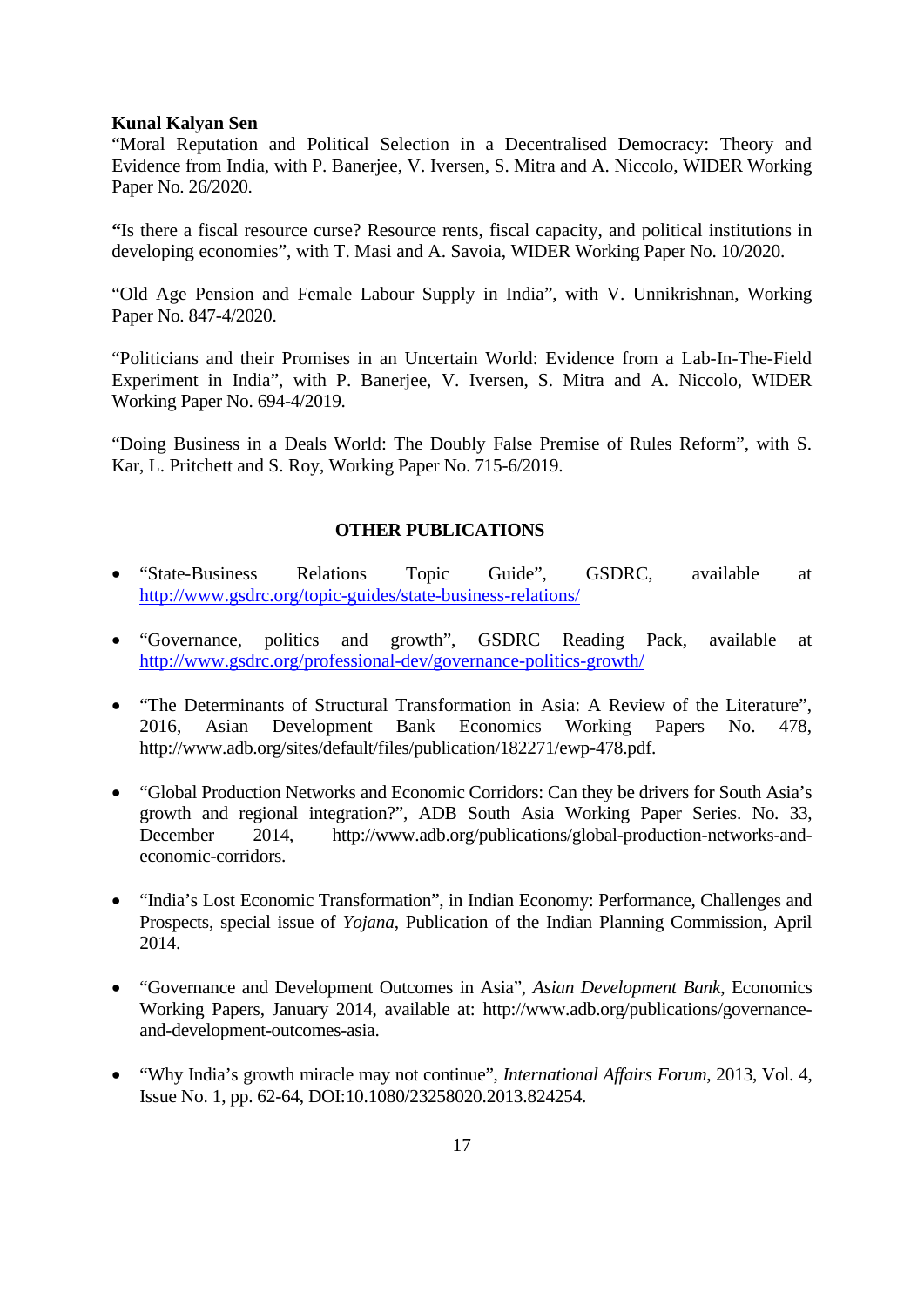.

- "Building blocks for equitable growth: lessons from the BRICS", (with Milo Vandemoortele, Kate Bird, Andries Du Toit, Minquan Liu, and Fábio Veras Soares), ODI Working Paper no. 365, [http://www.odi.org.uk/publications/7205-building-blocks](http://www.odi.org.uk/publications/7205-building-blocks-equitable-growth-lessons-brics)[equitable-growth-lessons-brics.](http://www.odi.org.uk/publications/7205-building-blocks-equitable-growth-lessons-brics)
- "What a Long, Strange Trip It's Been: Reflections on India's Economic Growth in the Twentieth Century", *Heidelberg Papers in South Asian and Contemporary Politics*, April 2009, Paper No. 49.
- "International Trade and Manufacturing Employment Outcomes in India: A Comparative Study", United Nations University, UNU-WIDER, Research Paper No. 2008/87.
- "The Return of the Congress in India: What Future for Economic Reforms?" European Institute of Asian Studies, Policy Briefing Paper, 2005, ISBN 9074104746.
- "Economic Reforms of 1991", in *Scribner's Encyclopedia of India* (Editor in Chief: Stanley Wolpert), 2005.
- "Saving and Investment Trends since 1950" (with P. Athukorala), in *Scribner's Encyclopedia of India* (Editor in Chief: Stanley Wolpert), 2005.
- "On India's Poverty Puzzles and the Statistics of Poverty", (with R. Palmer-Jones), *Economic and Political Weekly*, January 20-26, 2001, Vol. 36, No. 3, pp. 211-217.
- "Political Budget Cycles in India" (with R.R. Vaidya), *Economic and Political Weekly*, July 27, 1996, Vol. 31, No. 30, pp. 2023-27.
- "Economic Reform and the Rate of Saving in India" (with P. Athukorala), *Economic and Political Weekly*, September 2, 1995, Vol. 30, No. 35, pp. 2184-90.
- "Move Towards a Market Economy: Modern Austrian and Post-Keynesian Perspectives" (with R.R. Vaidya), *Economic and Political Weekly*, July 25, 1992, Vol. 27, No. 30, pp. PE:73-80.
- "Changes in savings-rate and its implications for growth" (with T.Roy), *Economic and Political Weekly*, April 20, 1991, pp. 1055-58.
- "Towards Inclusive Financial Development for Achieving the MDGs in Asia and the Pacific", UNESCAP MPDD Working paper WP 10/07, 2010.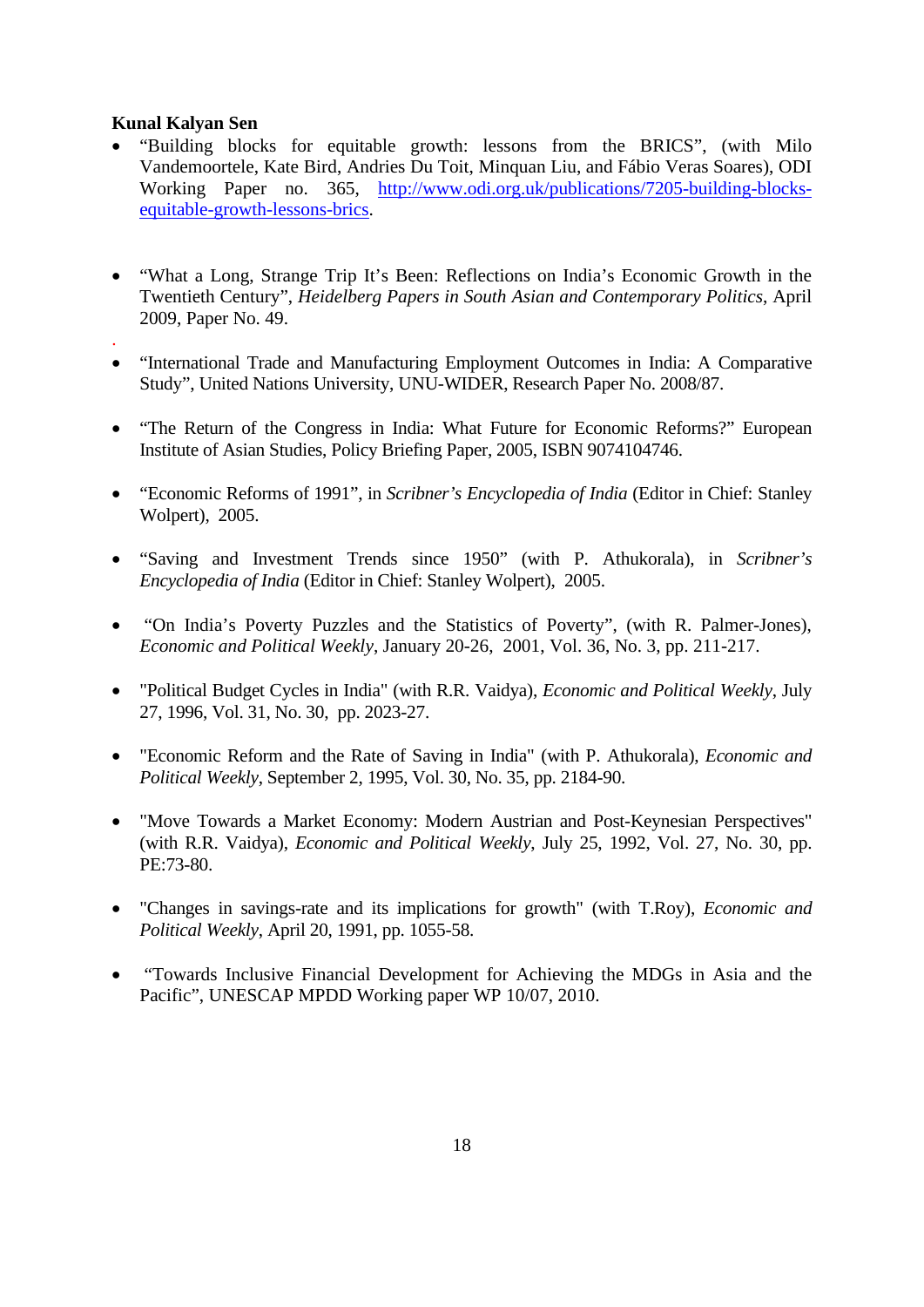### **RESEARCH GRANTS**

- £9.25 million, 2011-2018 DFID Research Programme Consortium, Effective States and Inclusive Development Research Director, Joint Research Director and Joint PI.
- £9951, 2013-2014, British Academy-Leverhulme Small Research Grant, Out of the Shadows? The Informal Manufacturing Sector in Post-Reform India.
- £9100, International Growth Centre-LSE, 2012-2013, Credit Constraints and Firm Transition in the Indian Informal Manufacturing Sector.
- £74,381, 2009 ESRC Pathfinder Research Grant (PI), "Economic Reforms and the Evolution of Productivity in Indian Manufacturing".
- £7,495, 2009 The British Academy, Small Research Grant (PI), "Determinants and Consequences of Firm Growth in Indian Informal Manufacturing".
- £2.5 million, 2005- 2010, DFID Research Programme Consortium, Improving Institutions for Pro-Poor Growth (IPPG), Joint Director from October 2006 (www.ippg.org.uk).
- £4,160, 2005 The British Academy, Small Research Grant (PI), "Trade Reforms, Inequality and Economic Performance in Indian Manufacturing".
- £14,416, 2004 ESRC Principal Applicant, Research Seminar Series Award, "International Trade and Labour Markets", (other participating institutions: Overseas Development Institute, University of Nottingham and University of Sussex).
- £96,000, 2004 Department for Foreign and International Development, (DFID) CHAD, UK Government – PI, "Scoping Study on Disaster Risk Reduction and Development".
- £98,000, 2003 –DFID, UK Government– Social Science Research Grant, "Growth and Poverty in Bangladesh and India in the 1990s: what are the linkages?" (CI; with Richard Palmer-Jones and Amaresh Dubey).
- £900,000; 2000, DFID, UK Government**,** "Livelihoods and Diversification Directions Explored by Research (LADDER)" (CI; with Frank Ellis and others).
- £700,000; 2000, DFID, UK Government, "Globalisation, Production and Poverty", (CI; with R.O. Jenkins and J.T. Thoburn, and J. Humphreys et al. from Institute of Development Studies, University of Sussex).
- £76,000; 1999, DFID, UK Government, "Political and Economic Determinants of Pro-poor Growth" (CI; with John Harriss and Richard Palmer-Jones).
- \$14,000; 1997, International Development Research Centre, Canada, and the Centro de Estudios de Estado y Sociedad (CEDES), Buenos Aires, Argentina, "Trade,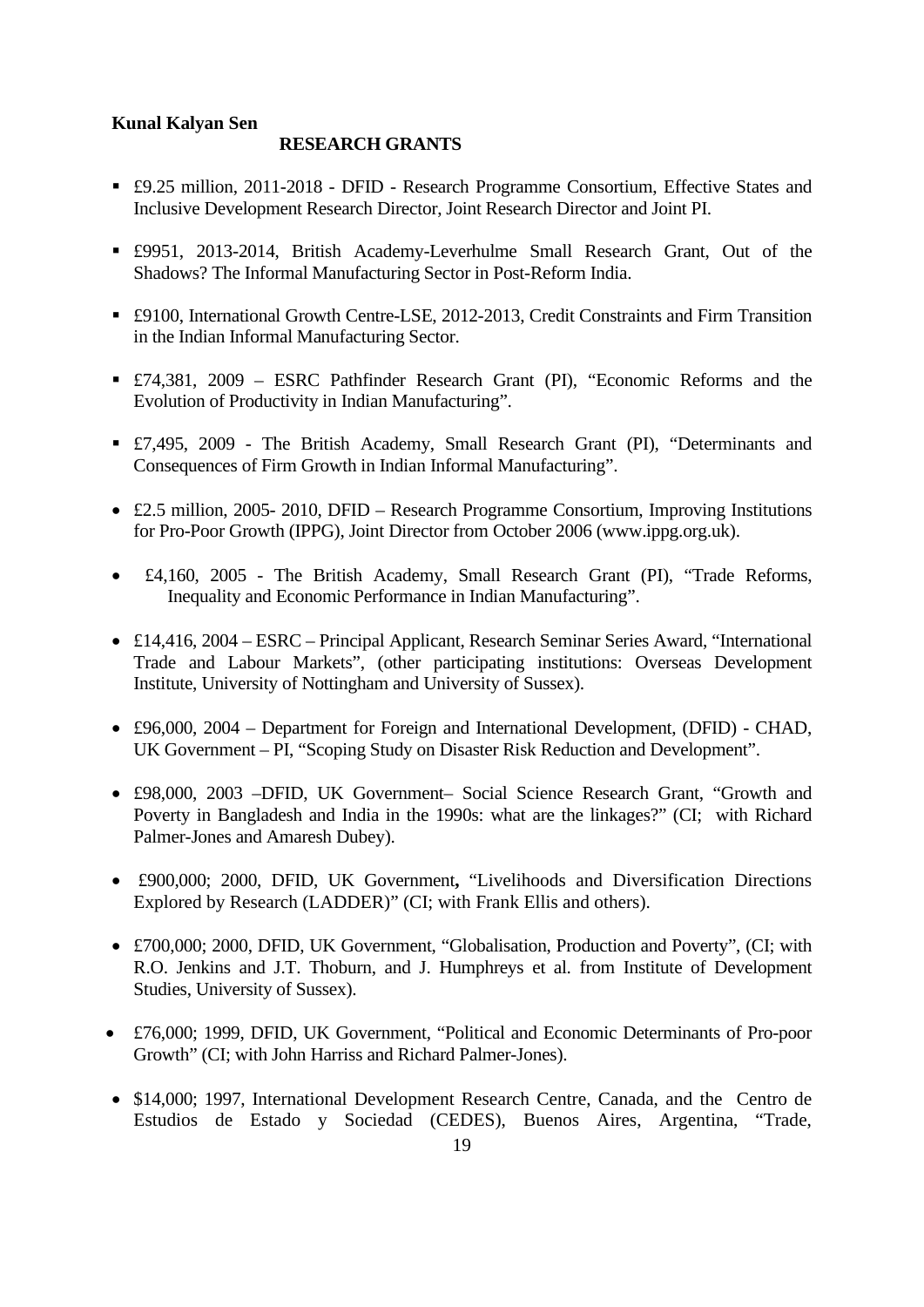Competitiveness and Finance: The Developing Countries' Experience" (PI, with A. Ganesh-Kumar and R.R. Vaidya)).

• CAD 19,000; 1995, International Development Research Centre (IDRC), Canada, "The Process of Financial Liberalisation in Developing Countries: India Case-study" (PI; with R.R. Vaidya).

#### **SELECTED KEYNOTE/PLENARY LECTURES**

Keynote Address to 16<sup>th</sup> IRSA Annual Conference, Indonesia, July 2021.

17<sup>th</sup> Dr V.K. R. V. Rao Memorial Lecture, India, January 2021.

Keynote Lecture to Senior Management Group, UNESCAP, 2020.

24th Bradford Development Lecture, University of Bradford, 2019.

Keynote Address to General Assembly of the Economic and Social Commission of Asia and Pacific, Bangkok, 2019.

Keynote Address, Westminster Development Symposium, London, 2019.

Plenary Lecture, Development Economics Conference, University of Lincoln, UK, 2019.

Keynote Lecture to International Workshop on Peace, Security, Development, University of Western Sydney, 2018.

Keynote Lecture, South Asia Annual Economists Conference, SANEM, Dhaka, 2018.

Plenary Lecture, University of Verona, 2016.

Plenary Address, International Conference for Jobs and Development: Creating Jobs for South Asia, ICRIER, New Delhi, India, 2015.

Keynote Lecture to Institute of Defence Studies and Analysis, India's premier foreign policy think tank, 2011.

Public Lecture, London School of Economics and Political Science, 2010.

Keynote Lecture, Anadolou International Conference, Turkey, 2009

Annual Lecture, British Association of South Asian Studies, 2008.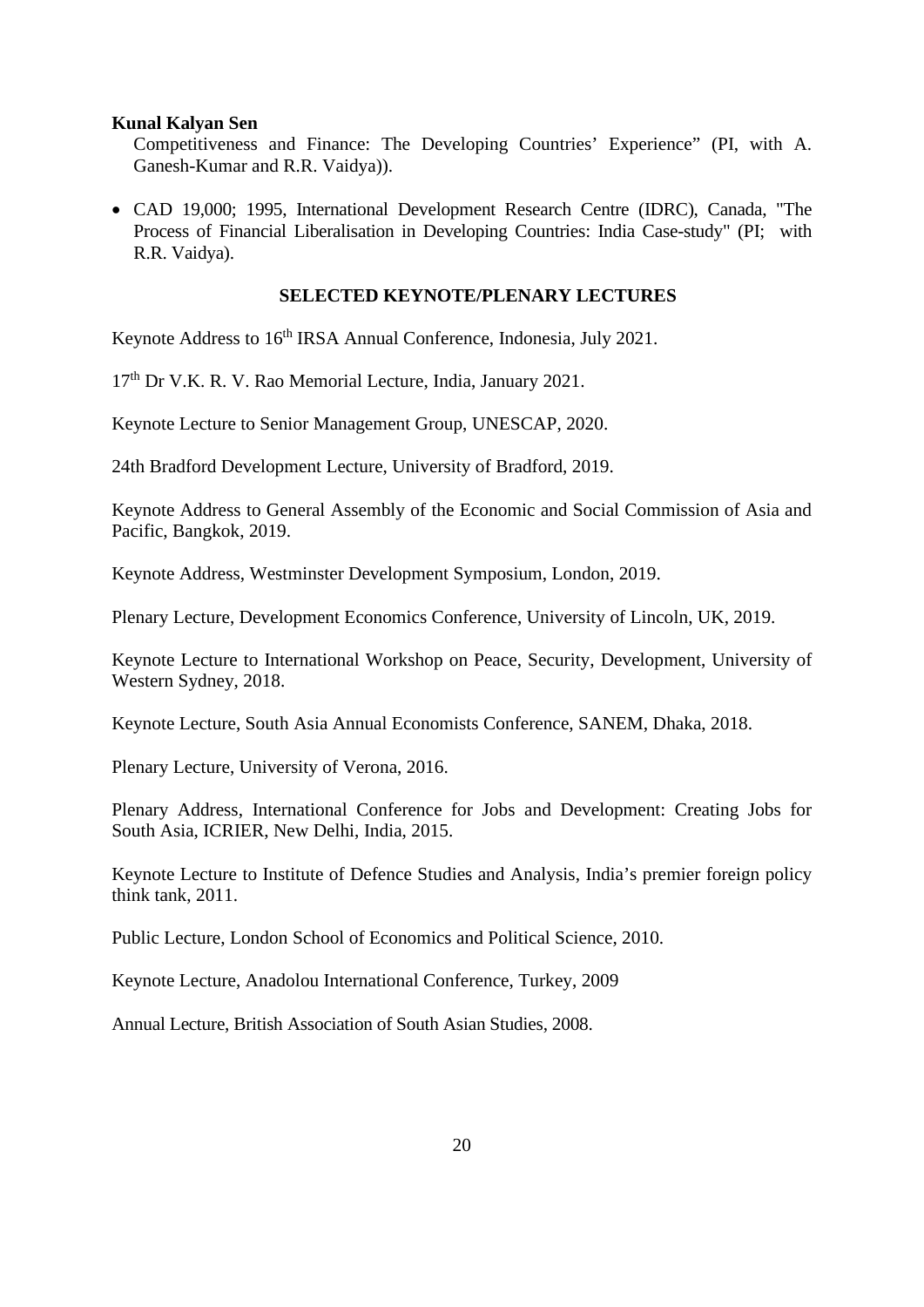# **ADVISORY WORK FOR NATIONAL GOVERNMENTS AND BILATERAL AND MULTILATERAL DONOR AGENCIES**

| 2018 | DFID, and Ministry of Rural Development, Government of India, Infrastructure<br>for Climate Resilient Growth                                                                                                  |
|------|---------------------------------------------------------------------------------------------------------------------------------------------------------------------------------------------------------------|
| 2018 | IDRC, Member of Evaluation Panel, Employment and Growth Program                                                                                                                                               |
| 2016 | Asian Development Bank – Background paper for Asian Development Outlook<br>on Structural Transformation in Developing Asia                                                                                    |
| 2015 | DFID, UK – Topic Guide on State Business Relations                                                                                                                                                            |
| 2015 | IDRC, Canada – Evaluation team member, Supporting Inclusive Growth<br>program                                                                                                                                 |
| 2014 | Asian Development Bank (ADB) -providing inputs on ADB support to the<br>Government of India on the East Coast Economic Corridor and background<br>paper on Economic Corridors and Global Production Networks. |
| 2013 | Advisor to Independent Commission on Aid Impact (ICAI). Member of peer<br>review team for ICAI Report on DFID Support to Agriculture.                                                                         |
| 2012 | UNDP, Background paper on democratic governance and inclusive growth,<br><b>Democratic Governance Division</b>                                                                                                |
| 2010 | NORAD, Contribution to study on the use of offshore tax havens by DFIs                                                                                                                                        |
| 2010 | DFID - Research and Evidence Division, Literature Review on Rates of Return<br>to Social Science Development Research.                                                                                        |
| 2009 | Principal Contributor to Theme Study on a Stable and Supportive<br>UNESCAP,<br>Financial Sector to meet MDGs.                                                                                                 |
| 2009 | IDRC, External Evaluator of Globalisation, Growth and Poverty Research<br>Programme.                                                                                                                          |
| 2008 | Government of Kosovo and DFID, Growth and Employment Diagnostics for<br>Kosovo.                                                                                                                               |
| 2006 | European Commission, Creation of academic network for research on India.                                                                                                                                      |
| 2005 | DFID, Evaluation of rates of return on public investment for poverty reduction.                                                                                                                               |
| 2004 | European Commission, Trade Policy Advisor for Egypt.                                                                                                                                                          |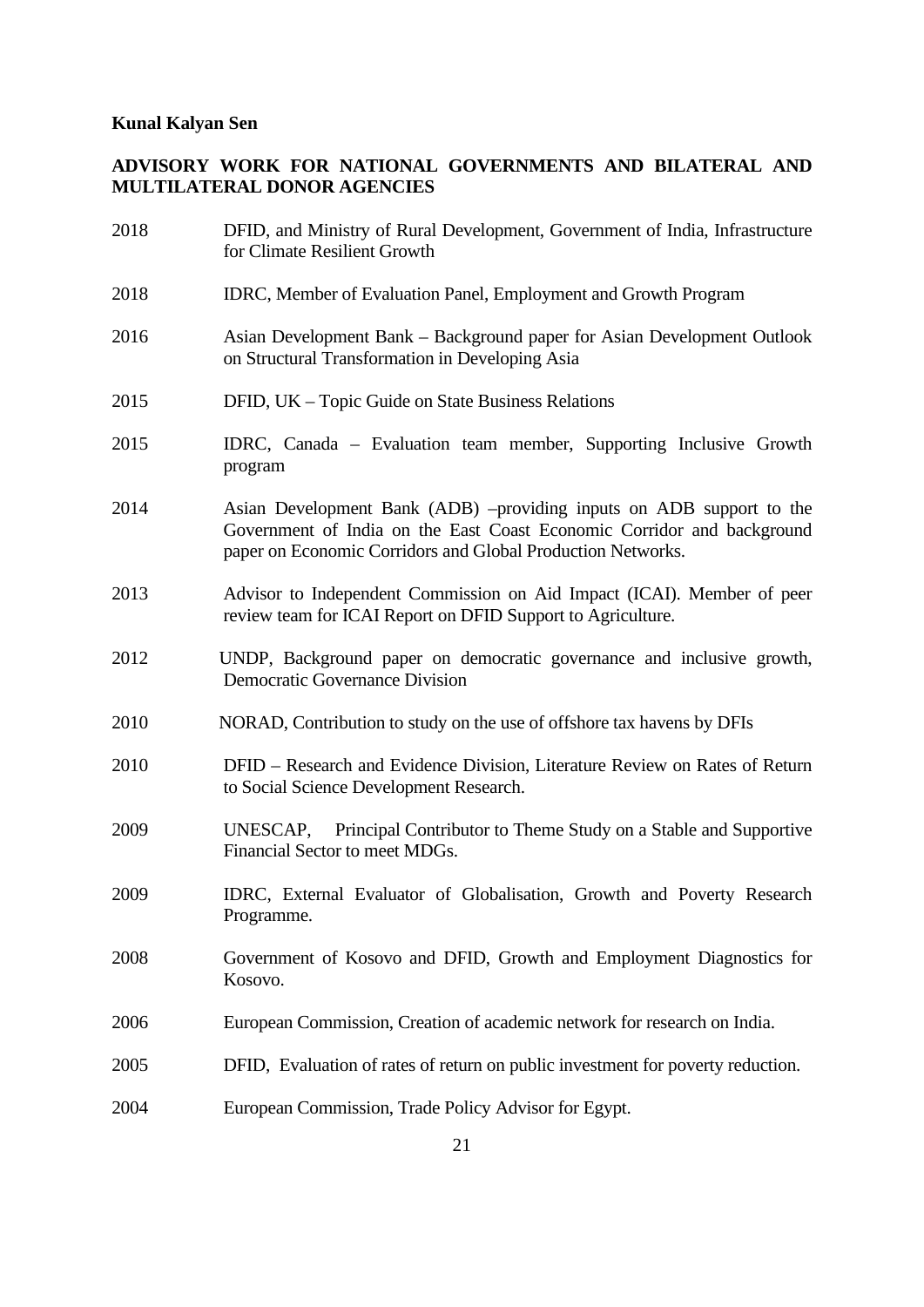- 2004 DFID, Advisor on Disaster Risk Reduction -– a development concern: action to reduce risks from natural disasters at the centre of development policy.
- 2000 Consultant to ADB's In-House Training Programme in Macroeconomics The Philippines.

#### **SERVICE**

Research Director, Global Development Institute, University of Manchester, 2011-2016 (responsible for Departmental submission for the Research Excellence Framework (REF) Exercise of the UK government).

Member of Faculty Promotion Committee, University of Manchester, 2013-2017

Joint Research Director, Effective States and Inclusive Development (ESID) Research Consortium, 2011-2018

Joint Director, Improving Institutions for Pro-poor Growth (IPPG) Research Programme Consortium, 2006-2010

Convenor, and Programme Director, Development Economics and Policy Cluster of the Global Development Institute, 2006-2008.

Research Director, School of Development Studies, University of East Anglia, 2004-2006

## **MEMBERSHIP IN ACADEMIC ORGANISATIONS**

American Economic Association

British Association of South Asian Studies

Development Studies Association

Indian Econometrics Society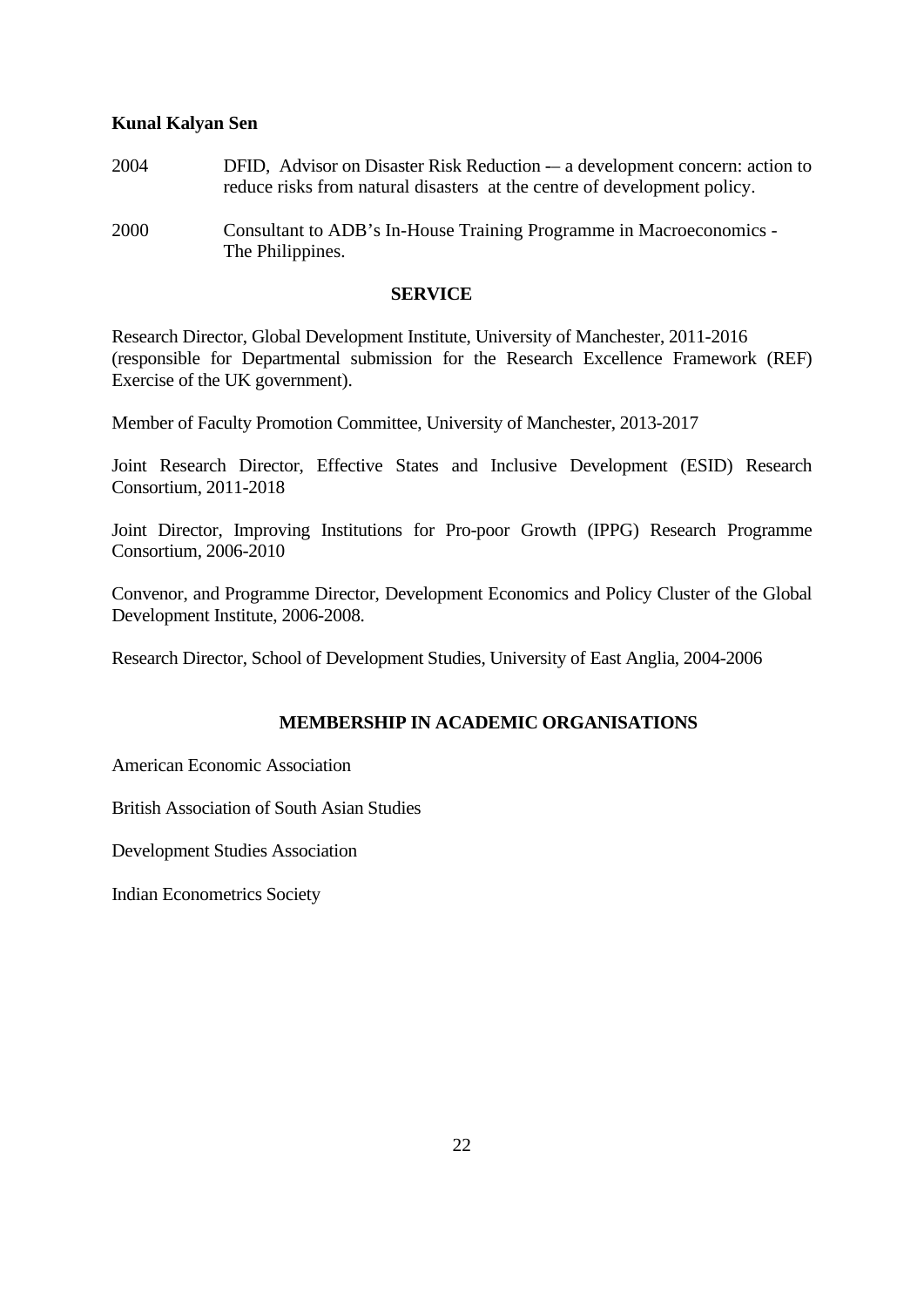## **PHD STUDENT ADVISING**

#### **PhDs Awarded (21):**

Meera Warrier, "The Social History of the Software Industry in India" PhD awarded, University of East Anglia (UEA), 2003 (Aii).

Liesbet Steer, "Informal Institutions in Development: A Study of Private Sector Development in Vietnam", PhD awarded, UEA, 2005 (Ai).

Sylvie Koestle, "Ill-health and Well-being in Rural Tanzania", PhD awarded, UEA, 2005 (Ai).

Darlene Mutalemwa, "Constraints on Small and Medium Enterprises in Tanzania", PhD awarded, UEA, 2006 (Aii).

Oscar Alvarez-Macotela, "Law and the Stock Market in Mexico", PhD awarded, UEA, 2008 (Aii).

Ugur Ozer, "Credit Constraints and Entrepreneurship in Turkey", PhD awarded, UEA, 2009 (Aii).

Margaret Sengwaketse, *Dutch Disease, Trade Policy, and Manufacturing Performance in Botswana* (Principal Supervisor), University of Manchester, 2010 (Aii).

Marianna Koli, *The Impact of Institutions on Financial Stability in Latin America* (Principal Supervisor), PhD awarded, University of Manchester, 2011 (Ai).

Shireen Mahdi, *Fostering Rural Market Institutional Arrangements for Pro-Poor Growth: the case of Tanzania* (Principal Supervisor), PhD awarded, University of Manchester 2011 (Aii).

Tomasz Inaow, *Essays on the Impact of Institutional Environment on Trade Performance* (Co-Supervisor), PhD awarded, University of Manchester, 2011 (Aii).

Philip Kargbo, *Donor Intervention, Economic Growth and Poverty Reduction: the Case of Sierra Leone*, (Principal Supervisor), Commonwealth Scholarship, PhD awarded, University of Manchester, 2012 (Aii).

Marta Guerriero, *The Labour Share of Income, Globalisation and Democracy: A Cross Country Analysis*, (Principal Supervisor), PhD awarded, University of Manchester, 2013 (Aii).

Richard Record, *The poverty impact of reforming the private sector enabling environment in Vietnam*, ESRC Funded (Principal Supervisor), 2013 (Aii).